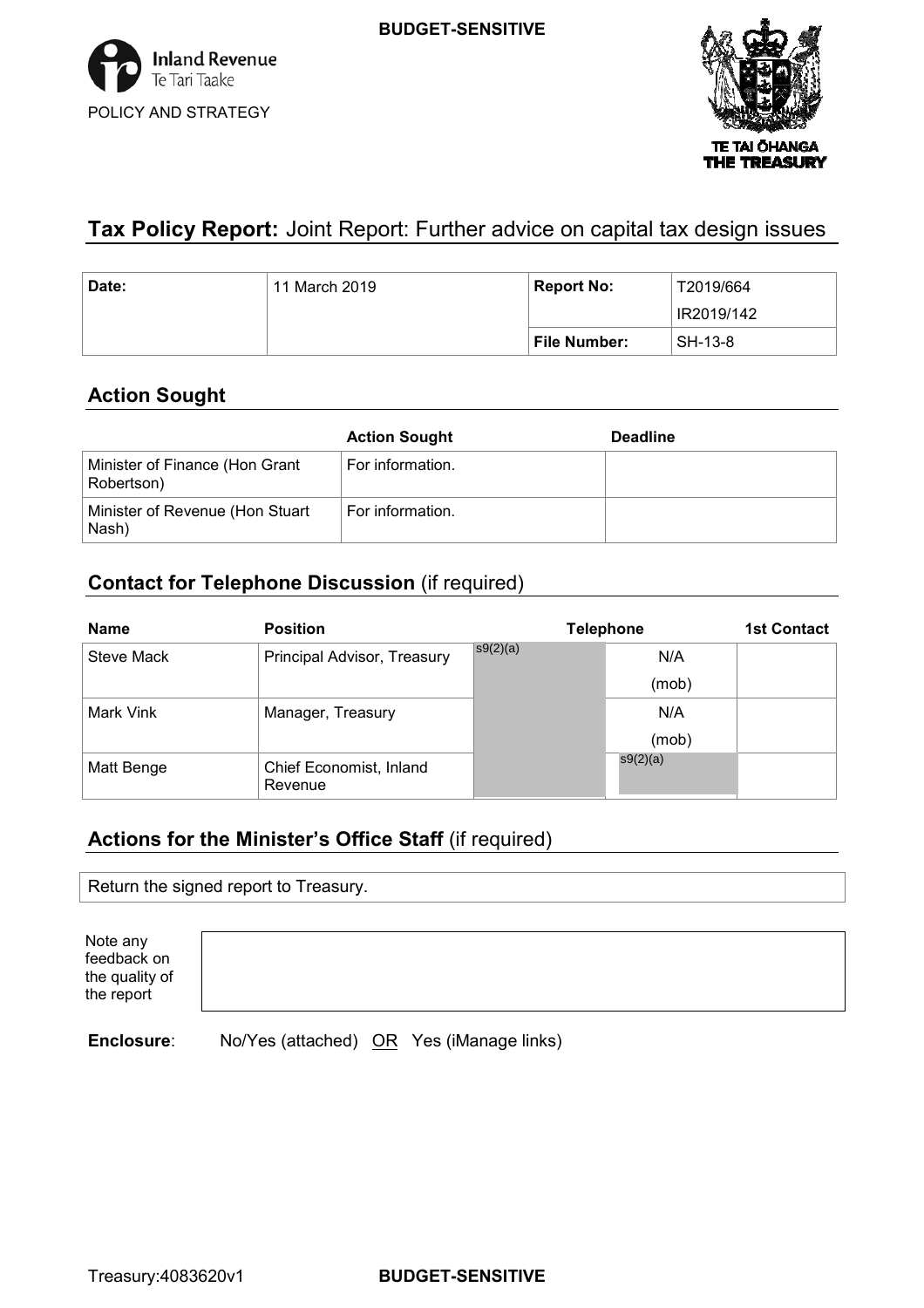# **Tax Policy Report:** Joint Report: Further advice on capital tax design issues

## Executive Summary

 This note responds to your request on Thursday 7 March for high-level information about potential options for the extension of the taxation of capital income. The material has been pulled together in haste, it is high level and preliminary.

 The tables in appendix 1 set out a brief assessment of the two main options, and suboptions, that you requested. An overview of those options is provided below. Estimates of fiscal costs are provided in appendix 2. Appendix 3 provides more detail about the following:

- 1.Capital gains discount for individuals
- 2.Kiwisaver offsets
- 3.Small business exemptions
- 4.Real property options
- 5.Exemption options for residential homes

 Some of these options are highly complex and were not considered in-depth during the Tax Working Group (TWG) process. Implementing them within the Government's existing timeframe would create additional risks. These risks could be mitigated by taking a staggered approach to implementation, starting with residential property on the existing time table, and then adding the other components.

 Of the options raised to mitigate the impact of taxing capital gains, we recommend the discounted rate rather than exempting certain parts of the base. This comes closer to delivering the benefits of the regime recommended by the TWG than the base exemption options.

### **Overview of Main Options**

 $\overline{a}$ 

#### 1. **An extension of capital income taxation – with some concessions**

a) A capital gains discount for individuals (across all asset classes).

- $\bullet$  may also be thought of as a partial offset for the taxation of inflation, and providing a concession for long-lived assets that are used to fund retirement<sup>1</sup>. • A lower rate is common internationally and it reduces some costs, such as lock-in. It
- $\bullet$  comprehensive tax, we consider it much preferable to other measures being considered to mitigate the impact of the tax, such as the small business exemption. • While a lower rate is not as beneficial as the TWG recommendation for a
- $\bullet$  inclusion rate. This achieves the same outcome as a lower rate, but is much simpler If a lower rate is desired, we recommend the gain be multiplied by a discounted

 $^{\rm 1}$  However New Zealand generally taxes retirement savings with far fewer concessions and distortions than other countries. In other areas of the tax system we do not generally index the tax base, and as previously advised, in the case of a *realisation*-based capital gains tax, there is already an offsetting deferral benefit.

 T2019/664 : Joint Report: Further advice on capital tax design issues Page 2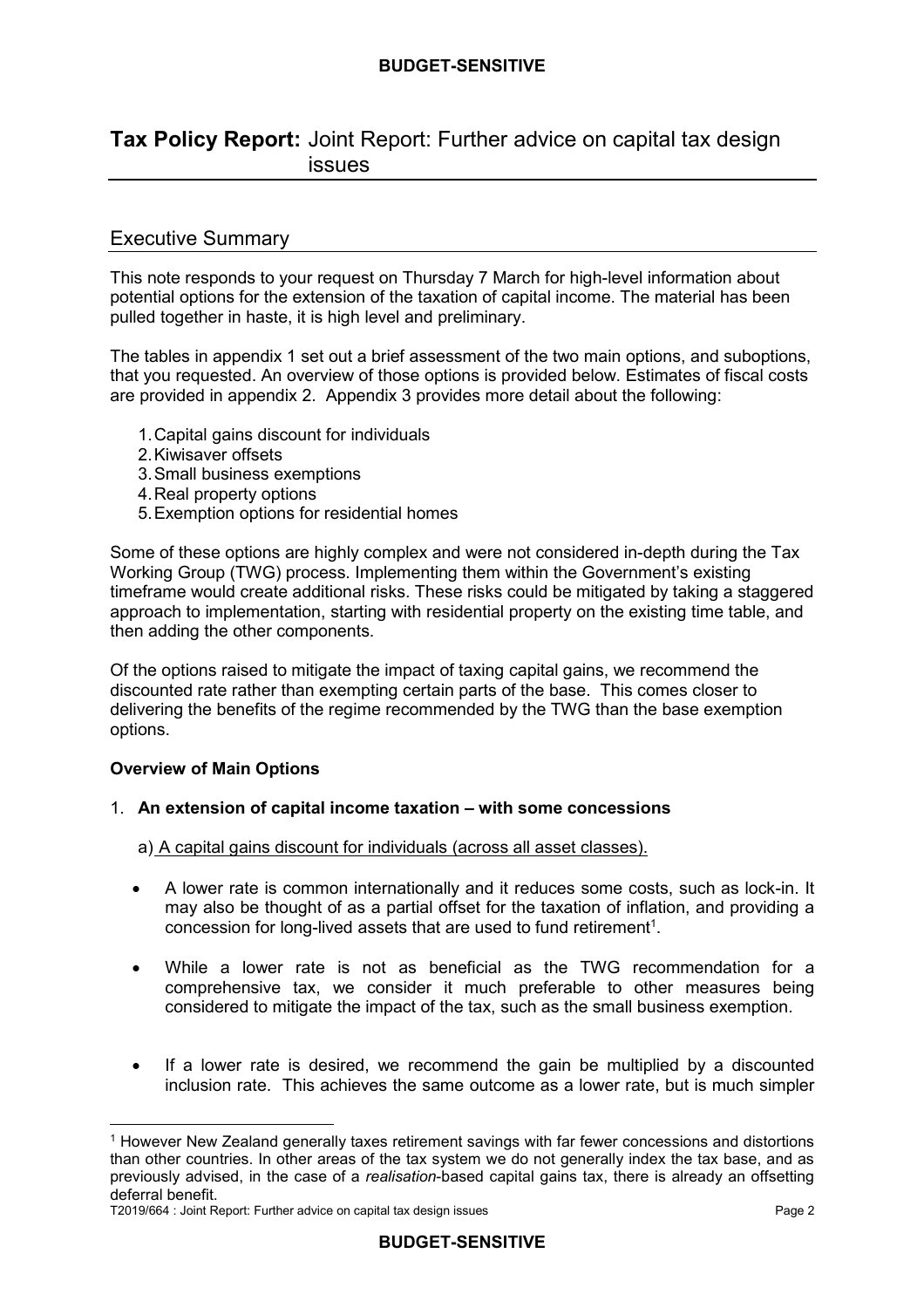### **BUDGET-SENSITIVE**

 than applying a parallel marginal rate structure for capital gains only. This is the approach in Australia. We would suggest a partial inclusion rate of about 75%. Given New Zealand's relatively low top marginal tax rate we consider this in line with tax rates in other countries.

#### b)Offsetting impacts on kiwisaver:

- credit). If Minister's wish to provide additional support for KiwiSaver, one option is to adopt all (or some) of the TWG's KiwiSaver recommendations which are : • The existing KiwiSaver policy provides a significant subsidy (the \$521 annual member tax
	- $\circ$   $\;$  increasing the member tax credit to \$.75 per dollar (a maximum of \$781.50 per year),
	- $\circ$  reducing the lower PIE tax rates by five percentage points each,
	- $\circ$  per year (and phasing out the rebate until it is fully phased out for workers earning more than \$70,000 per year). rebating ESCT on employer contributions for employees earning up to \$48,000

 These measures would be progressive and avoid the distortion of exempting share gains. The total 5-year fiscal cost would be \$5 billion Most KiwiSaver investors earning less than \$200,000 per year would be better off, assuming they invest 3% of their salary each year (and their employer matches that) and the fund invests 15% in Australasian shares (the average for all KiwiSaver schemes).

- the absence of a cap on contributions, this would be highly regressive and incentivise a shift away from direct investment in Australasian shares (and other investment vehicles) towards investment through KiwiSaver accounts<sup>2</sup>. As a result, the fiscal costs could be very large (up to \$3 billion over five years) if there is significant reallocation of Australasian shares held outside of KiwiSaver schemes into KiwiSaver schemes. We therefore recommend that any KiwiSaver exemption be accompanied by limits on contributions to mitigate these effects. • A second option is exempting KiwiSaver from the taxation of Australasian share gains. In
- the tax on Australasian share gains. This change would be regressive and have a high fiscal cost unless limits on contributions were imposed. • We do not recommend reducing KiwiSaver tax rates (including the top 28% rate) to offset

### c)Small business exemptions

 $\overline{a}$ 

- • Providing a full exemption for small business would have substantial negative effects on the fairness, integrity, efficiency and revenue benefits of any extension in the taxation of capital income. These negative effects could potentially put at risk the overall net benefits of an otherwise comprehensive extension. A capped exemption, while limiting the negative fiscal and equity effects, would require businesses to calculate and track capital gains, even if they had no tax to pay. Compliance costs would be even higher for businesses with more than one shareholder.
- which included small rollover relief for small businesses, with rollover relief on gifting. This would mean that as long as the proceeds from selling assets are retained within a small business, no tax on capital gains need be levied even if the business is passed down to successive generations. • Our recommended alternative option would be to augment the TWG majority proposal,

 $^2$  The TWG recommended that tax apply to Australasian shares when realised (for individuals) or on accrual (for shares held by funds, including KiwiSaver). It did not recommend changing the taxation of non-Australasian shares, which is usually the fair dividend rate method. There are arguments for and against taxing non-Australasian shares in the same way as Australasian shares. If there is an exemption for gains on Australasian shares held in KiwiSaver, then the case for changing the way we tax non-Austalasian shares is reduced.

 T2019/664 : Joint Report: Further advice on capital tax design issues Page 3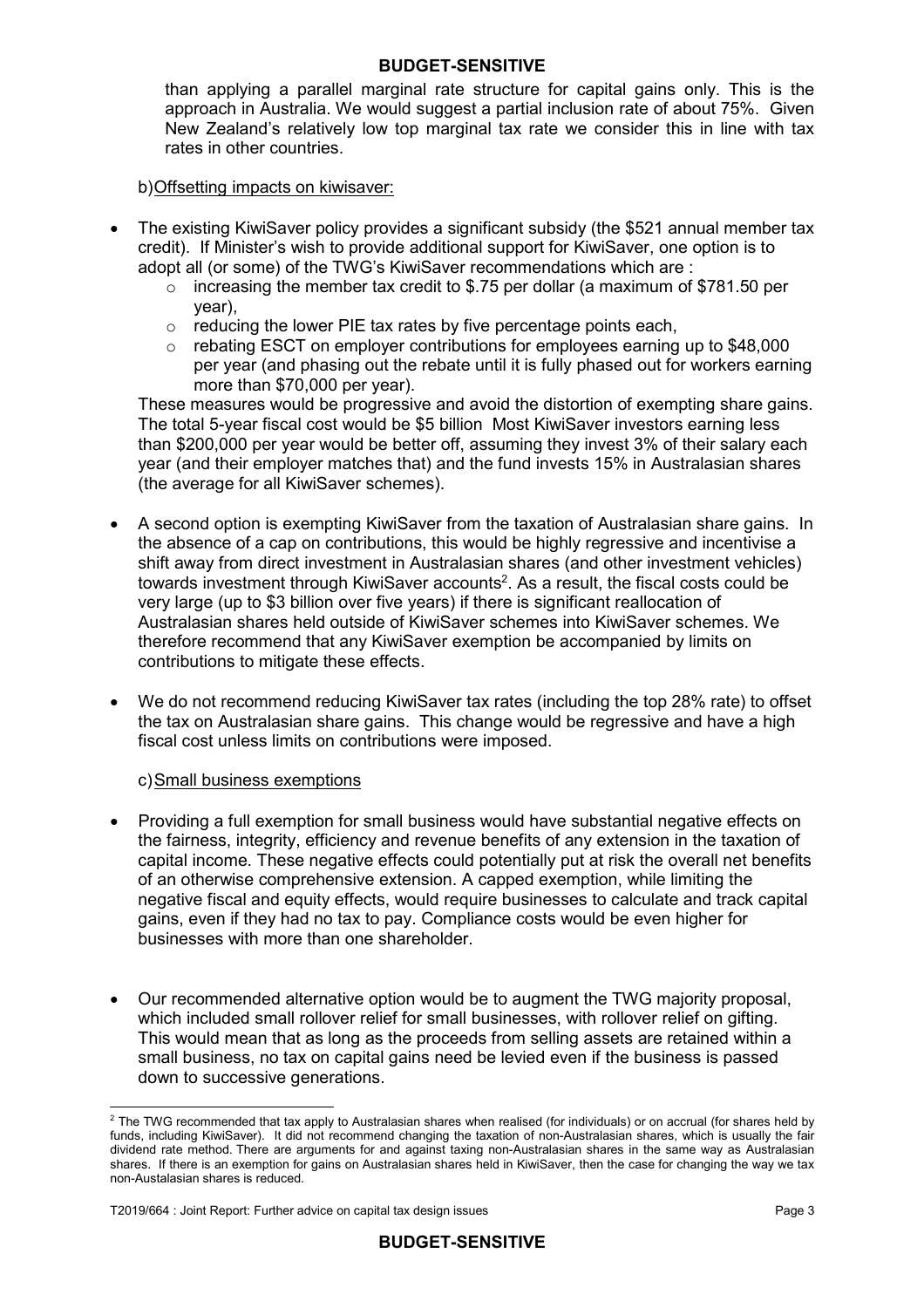### 2. **Targeted extension of capital income taxation – real property**

#### a)Real Property (Land and Buildings) Options

- • Compared with the status quo, the broader the base in extending the taxation of capital gains across real property classes, the greater the gains in efficiency, integrity and equity benefits. However,
	- $\circ$  If second homes are not included in the base there would be negative effects on housing supply and some additional complexity relating to distinguishing between rentals and second homes
	- $\circ$  The taxation of gains on commercial, industrial and rural land would involve complexity in dealing with land owned by businesses.
- • Compared with the TWG's recommended broad taxation of capital gains, all of these options would offer much reduced integrity and equity benefits.

#### b)Options for exempting residential properties

- • Exempting more properties, in addition to the family home, would generally reduce the efficiency and equity of capital gains taxation, and would lead to an increase in complexity given the need to distinguish between different property types. If the additional exemption only applied to second homes (not rentals), there could also be negative housing supply effects.
- • If Ministers wished to allow more exempt more properties, we would recommend ("2a") as the least complex and most efficient and horizontally equitable of the options.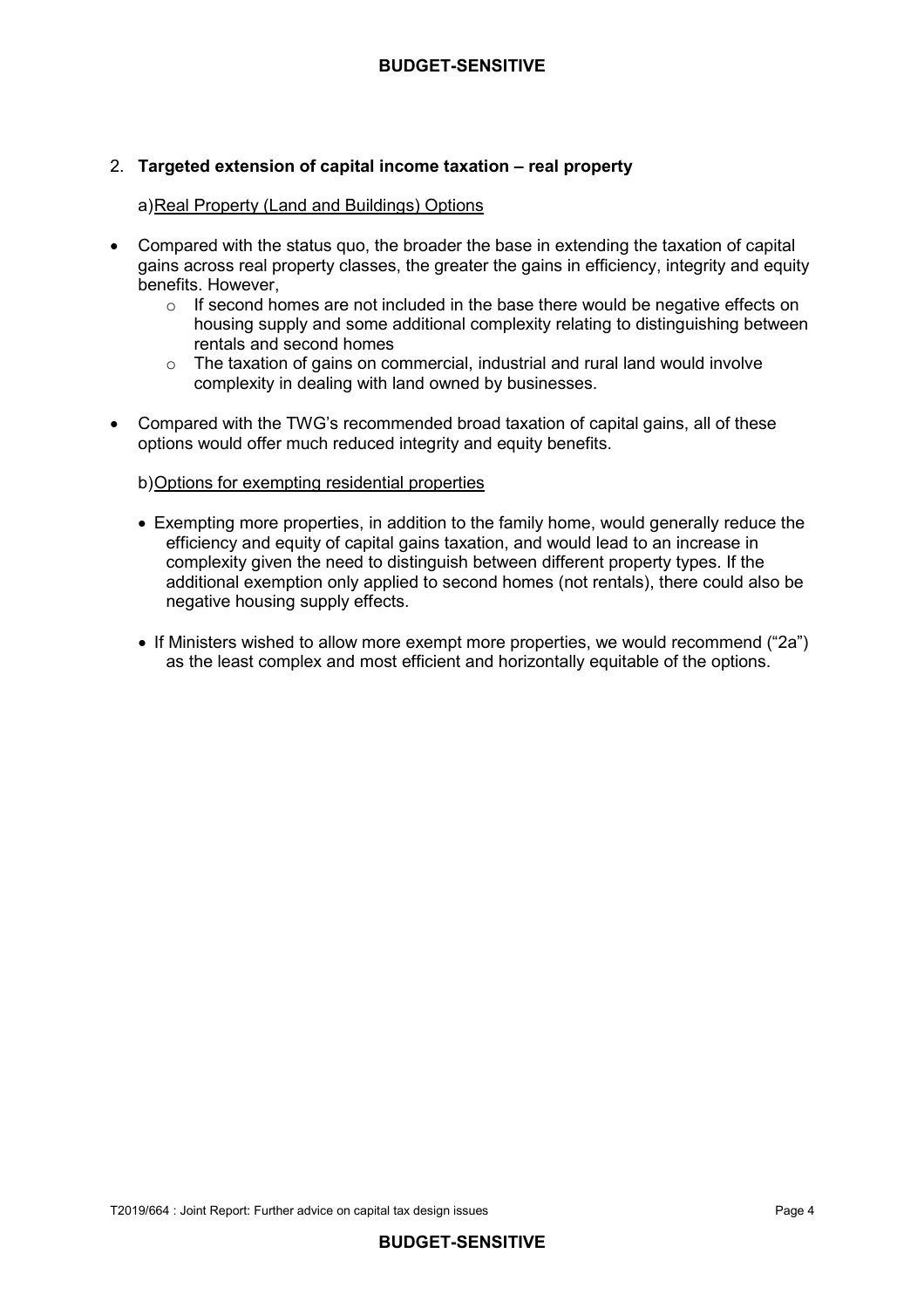## Recommended Action

We recommend that you **note** the contents of this report.

Mark Vink **Manager, Tax Strategy, Treasury**  Matt Benge **Manager, Tax Strategy, Treasury Chief Economist, Inland Revenue**

Hon Grant Robertson **Hon Stuart Nash Minister of Finance**  $\sqrt{ }$ / /2019 / /2019

**Minister of Revenue**<br>/ / /2019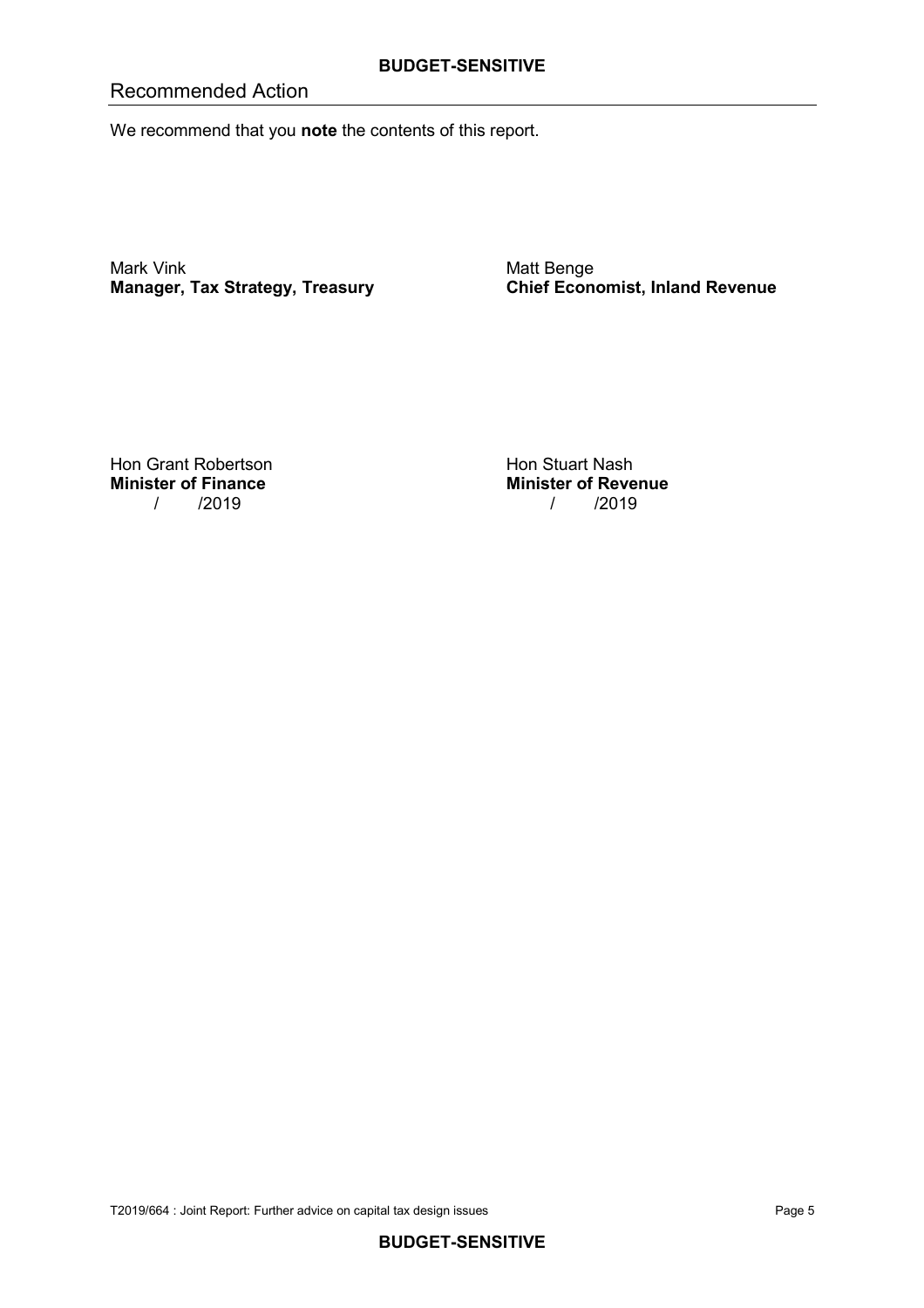# **An extension of capital income taxation – with some concessions**

Green <sup>=</sup> positive or broadly neutral impact Orange <sup>=</sup> some negative impacts Red = substantially negative impacts

**Capital gains discount - relative to the TWG design of <sup>a</sup> comprehensive capital gains tax** 

| Option <sup>1</sup>                                                                        | <b>Efficiency</b>                                                              | <b>Equity</b>                                                          | Integrity                                                          | <b>Complexity</b>                                           | Cost                        | Comment                                                           |
|--------------------------------------------------------------------------------------------|--------------------------------------------------------------------------------|------------------------------------------------------------------------|--------------------------------------------------------------------|-------------------------------------------------------------|-----------------------------|-------------------------------------------------------------------|
| Capital gains discount<br>Allowindividuals to discount their capital gains by.<br>say, 25% | Reduction in positive & negative<br>effects relative to a<br>comprehensive tax | <b>Reduction in equity benefits</b><br>relative to a comprehensive tax | Reduction in integrity benefits<br>relative to a comprehensive tax | Some additional complexity<br>arises fromuse of discounting | Up to<br>\$2.1 <sub>b</sub> | Officials see a discount as a preferable<br>option to exemptions. |

#### **KiwiSaver (KS) exemption options - relative to the TWG design of <sup>a</sup> comprehensive capital gains tax**

| <b>Option</b>                                                                                                                       | <b>Efficiency</b>                                                          | <b>Equity</b>                                                                 | Integrity                         | <b>Complexity</b>                                                                | Cost                          | <b>Comment</b>                                                                                                                                                                        |
|-------------------------------------------------------------------------------------------------------------------------------------|----------------------------------------------------------------------------|-------------------------------------------------------------------------------|-----------------------------------|----------------------------------------------------------------------------------|-------------------------------|---------------------------------------------------------------------------------------------------------------------------------------------------------------------------------------|
| 1. TWG savings measures<br>Increase member tax credit, reduce ESCT, reduce<br>KS PIE rates.                                         | <b>Favours saving in KS over other</b><br>vehicles, but effects are small. | Increases progressivity - but only<br>for those able to save via KS.          | No impact.                        | Small impacts only (arising from<br>distinctions between KS and<br>other PIEs).  | \$5.0 b                       | None of these options is likely to have a<br>material impact on the amount of private<br>saving.                                                                                      |
| 2. Australasian shares<br>The TWG recommended no change to the FDR<br>regime, so this option equates to a complete<br>exemption.    | Favours saving in KS; may<br>reduce liquidity in NZ capital<br>markets.    | Very regressive.                                                              | No impact.                        | Less complex.                                                                    | $Up$ to<br>\$3.0 <sub>b</sub> | Option 1 is the most progressive & least<br>distortionary option. Even if not all of the<br>TWG savings measures are adopted, most<br>Kiw iSavers will be better off, relative to the |
| 2a. Australasian shares, with contributions cap<br>Cap on tax-preferred contributions to KS.                                        | Favours saving in KS, but effects<br>are limited by cap.                   | Somew hat regressive.                                                         | No impact.                        | Some complexity arises from<br>introduction of cap.                              | \$0.8 <sub>b</sub>            | status quo.<br>Options 2 and 3 are the most regressive                                                                                                                                |
| 3. Lower KS PIE rates by 1, 2, 3 percentage<br>points<br>Reduce all PIE rates for KiwiSaver funds. Rates<br>would 9.5%, 15.5%, 25%. | Favours saving in KS; may<br>reduce liquidity in NZ capital<br>markets.    | Very regressive. Some<br>Kiw iSavers may experience<br>inconsistent outcomes. | Somew hat higher integrity risks. | Small impacts only (arising from<br>distinctions betw een KS and<br>other PIEs). | Up to<br>\$1.5 <sub>b</sub>   | and have the highest efficiency costs.<br>Introducing a cap on contributions will<br>substantially reduce these negative<br>effects.                                                  |
| 3a. Lower KS PIE rates by 1, 2, 3 percentage<br>points, with contributions cap<br>Cap on tax-preferred contributions to KS.         | Favours saving in KS, but effects<br>are limited by cap.                   | Somew hat regressive.                                                         | No impact.                        | Some complexity arises from<br>introduction of cap.                              | \$0.6 b                       |                                                                                                                                                                                       |

#### **Small business exemption options - relative to the TWG design of <sup>a</sup> comprehensive capital gains tax**

| <b>Option</b>                                                                                                                  | <b>Efficiency</b>                             | <b>Equity</b>                                         | <b>Integrity</b>                          | <b>Complexity</b>                                                     | Cost    | <b>Comment</b>                                                                                     |
|--------------------------------------------------------------------------------------------------------------------------------|-----------------------------------------------|-------------------------------------------------------|-------------------------------------------|-----------------------------------------------------------------------|---------|----------------------------------------------------------------------------------------------------|
| 1. Capped lifetime exemption<br>Lifetime exemption of up to \$500k for gains on<br>active assets from small active businesses  | Productivity risk (investment<br>bias).       | Reduces horizontal equity &<br>progressivity of tax.  | Compromises integrity benefits<br>of tax. | More complex business must<br>track gains over time.                  | N/A'    | Officials do not support these options - but<br>Option 3 has few est drawbacks.                    |
| 2. Uncapped lifetime exemption<br>Uncapped exemption for capital gains on active<br>assets related to small active businesses. | Productivity risk (large<br>investment bias). | Reduces horizontal equity. Most<br>regressive option. | Highest integrity risks.                  | Less complex - businesses do<br>not need to track gains over<br>time. | $N/A^*$ | Better options to help small business are:<br>Im mediate expensing<br>Reducing costs of compliance |
| 3. Rollover relief<br>In cases of reinvestment, death, and family gifting.                                                     | Little impact, possibly positive.             | Little impact.                                        | Low risk.                                 | Business will need to keep track<br>of costs.                         | $N/A^*$ | Delayed application to small<br>business                                                           |

Fiscal costs over five years – represent the decrease in revenue relative to the TWG design of a comprehensive capital gains tax.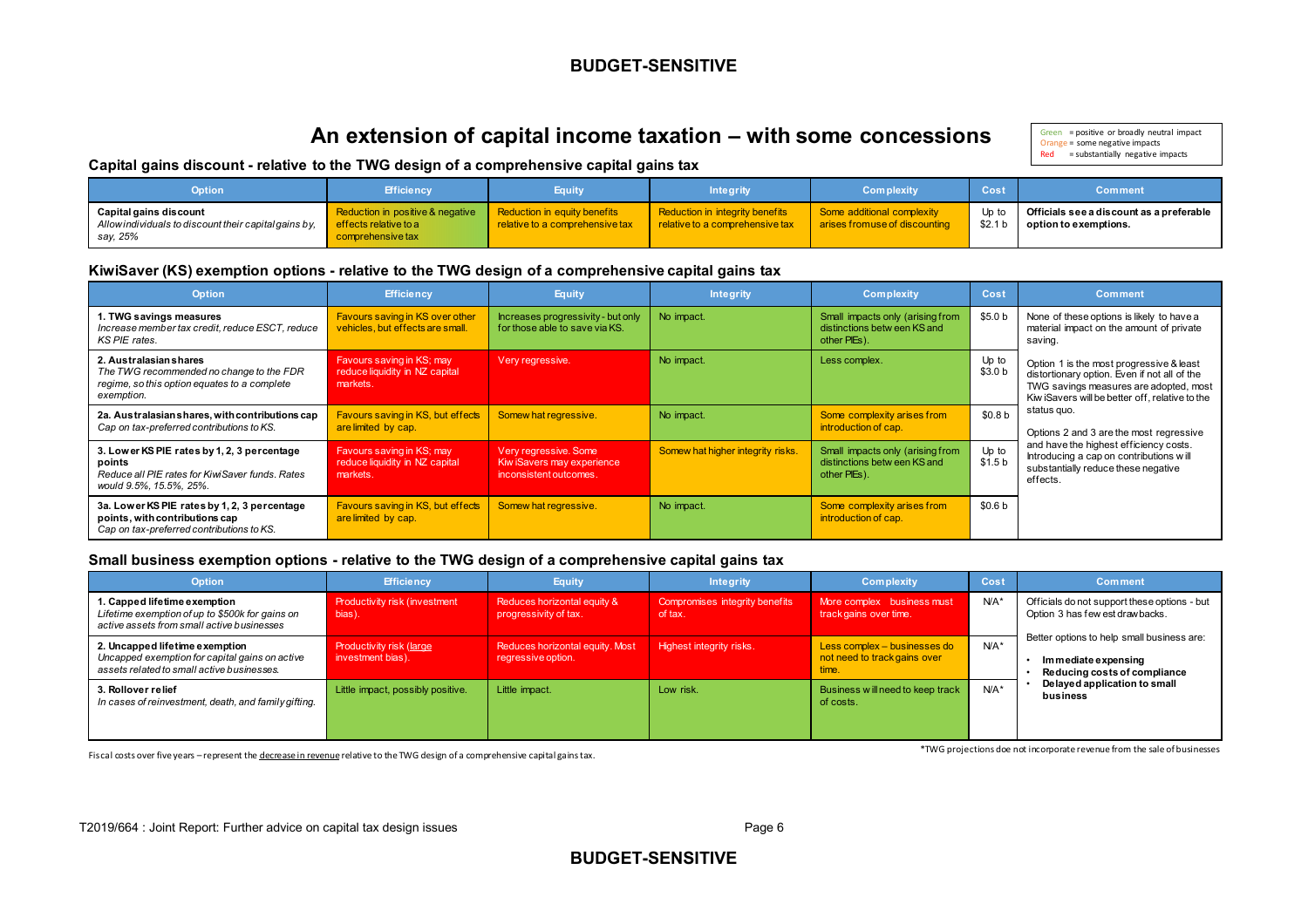### **BUDGET-SENSITIVE**

# Targeted extension of capital income taxation – real property only Streen = positive or broadly neutral impact

 $Red$  = substantially negative impacts

**Real property options – relative to the TWG design of <sup>a</sup> comprehensive capital gains tax**

| <b>Option</b>                                                                                                             | <b>Efficiency</b>                                            | <b>Equity</b>                                | Integrity                                 | <b>Complexity</b>                                                                           | Cost               | Comment                                                                                                                                                              |
|---------------------------------------------------------------------------------------------------------------------------|--------------------------------------------------------------|----------------------------------------------|-------------------------------------------|---------------------------------------------------------------------------------------------|--------------------|----------------------------------------------------------------------------------------------------------------------------------------------------------------------|
| 1. Tax gains on all real property<br>Tax gains on all residential, commercial,<br>industrial & rural land.                | <b>IR:</b> Net negative impact.<br>Tsy: Net positive impact. | Regressive relative to<br>comprehensive tax. | Does not address key integrity<br>issues. | Key complexity is dealing with<br>land ow ned by businesses.                                | \$4.0 b            | The simplest option to implement is to<br>tax residential rentals & second<br>homes only.                                                                            |
| 2. Tax gains on all real property, except<br>rural land<br>Tax gains on all residential, commercial &<br>industrial land. | <b>Rural land exemption generates</b><br>new distortions.    | Regressive relative to<br>comprehensive tax. | Does not address key integrity<br>issues. | Key complexities are land ow ned<br>by businesses & establishing<br>boundary of rural land. | \$4.8 <sub>b</sub> | If Ministers w ish to tax gains on all real<br>property, officials recommend further<br>engagement with Maori to identify<br>potential impacts on collectively-owned |
| 3. Tax gains on residential rentals &<br>second homes only                                                                | <b>R:</b> Net negative impact.<br>Tsy: Net positive impact.  | Regressive relative to<br>comprehensive tax. | Does not address key integrity<br>issues. | Simpler to design.                                                                          | \$6.0 b            | assets and entities.                                                                                                                                                 |
| 4. Tax gains on residential rentals only                                                                                  | May reduce supply of rental<br>housing.                      | Regressive relative to<br>comprehensive tax. | Does not address key integrity<br>issues. | Simpler to design.                                                                          | \$6.4 b            |                                                                                                                                                                      |

**Options for exempting residential properties – relative to the TWG design of <sup>a</sup> comprehensive capital gains tax**

| <b>Option</b>                                                                                              | <b>Efficiency</b>                                                                    | Equity                                                                                                                    | Integrity         | <b>Complexity</b>                           | Cost               | <b>Comment</b>                                                                                                         |
|------------------------------------------------------------------------------------------------------------|--------------------------------------------------------------------------------------|---------------------------------------------------------------------------------------------------------------------------|-------------------|---------------------------------------------|--------------------|------------------------------------------------------------------------------------------------------------------------|
| 1a. One exempt property per person in<br>addition to the family home - may be a<br>rental property         | Smaller reduction of bias in favour<br>of residential investment.                    | Regressive and reduction in<br>horizontal equity.                                                                         | No obvious risks. | Small impacts.                              | \$1.2 <sub>b</sub> | Allow ing an additional exempt home is<br>regressive and will reinforce the bias<br>to invest in residential property. |
| 1b. One exempt property per person in<br>addition to the family home - but may not<br>be a rental property | May reduce supply of rental<br>housing.                                              | Regressive and reduction in<br>horizontal equity.                                                                         | No obvious risks. | Need to determine if property is<br>rental. | \$0.4 <sub>b</sub> | Excluding rental homes from the<br>exemption may have negative housing<br>market impacts.                              |
| 2a. One exempt property per person -<br>may be family home, bach, or rental                                | Affects more properties and<br>increases investment bias to<br>residential property. | Regressive and reduction in<br>horizontal equity. (But fairer for<br>people w ho ow n a property they<br>do not live in.) | No obvious risks. | Least complex.                              | \$0.9 <sub>b</sub> |                                                                                                                        |
| 2b. One exempt property per person -<br>may be family home or bach, but not<br>rental                      | May reduce supply of rental<br>housing.                                              | Regressive and reduction in<br>horizontal equity.                                                                         | No obvious risks. | Need to determine if property is<br>rental. | \$0.4 <sub>b</sub> |                                                                                                                        |

Fiscal costs over five years – represent the <u>decrease in revenue</u> relative to the TWG design of a comprehensive capital gains tax.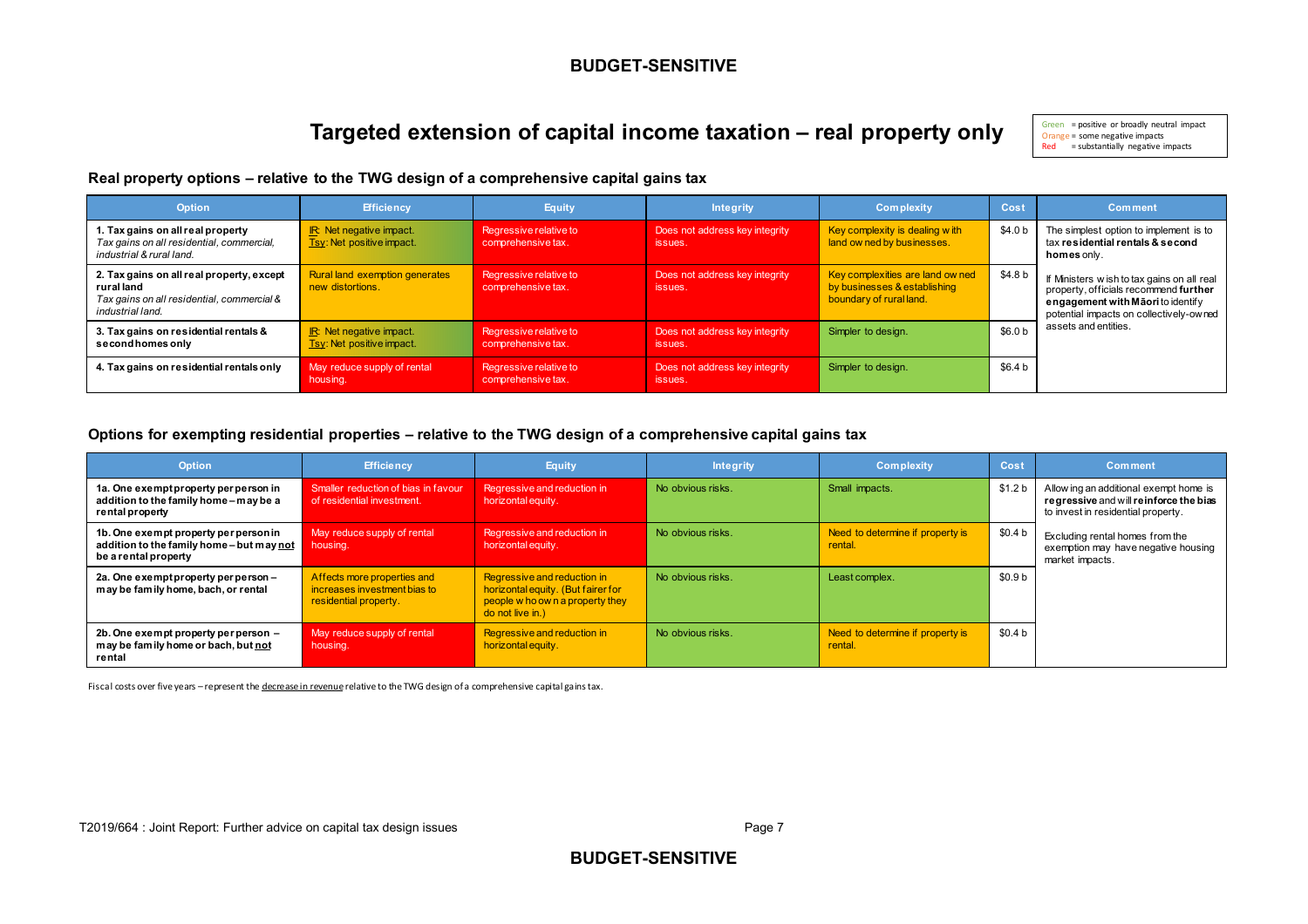# **APPENDIX 2**

## **FISCAL IMPACTS**

s9(2)(f)(iv)

 $\overline{a}$ 

| Taxing capital gains - different asset coverage        | Revenue decrease<br>over five years               |
|--------------------------------------------------------|---------------------------------------------------|
| Tax gains on all real property                         | \$4.0 billion                                     |
| Tax gains on all real property, except rural land      | \$4.8 billion                                     |
| Tax gains on residential rentals and second homes only | \$6.0 billion                                     |
| Tax gains on residential rental only                   | \$6.4 billion                                     |
|                                                        |                                                   |
| <b>Capital gains discount</b>                          | Revenue decrease<br><u>and a fine a community</u> |

Allow individuals to discount their capital gains by 25% Network Controllering the Up to \$2.1 billion **over five years**

 $^3$  Revenue-neutral being that the fiscal costs from 2021-26 match the revenue from taxing capital gains over this period.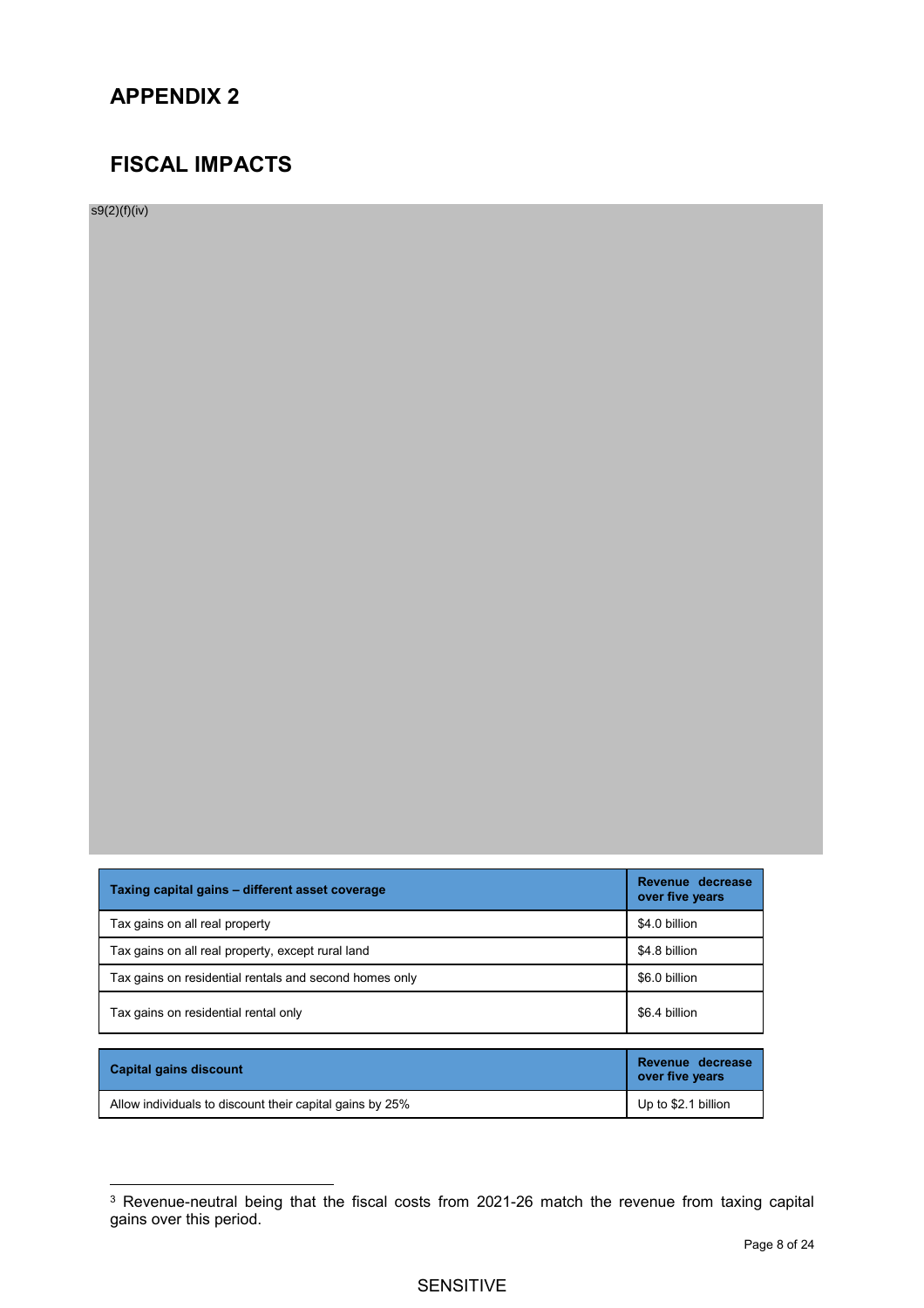| <b>Savings concessions</b>                                                                                             | Revenue decrease<br>over five years |
|------------------------------------------------------------------------------------------------------------------------|-------------------------------------|
| Increase member tax credit from \$0.50 to \$0.75 per \$1 of contribution                                               | \$2.6 billion                       |
| Refund ESCT for earning less than \$48,000. Abate refund by 6 cents per dollar for those<br>earning more than \$48,000 | \$1.7 billion                       |
| Decrease lower KiwiSaver PIE rates                                                                                     | \$0.7 billion                       |
| Australasian shares held by KiwiSaver are exempt                                                                       | Up to \$3 billion                   |
| Australasian shares held by KiwiSaver funds are exempt, alongside caps to tax-preferred<br>contributions to KiwiSaver  | $$0.8$ billion <sup>4</sup>         |
| Lower all KiwiSaver PIE rates by 1/2/3 percentage points (New rates 9.5%, 15.5%, 25%.)                                 | Up to \$1.5 billion                 |
| Lower KiwiSaver PIE rates by 1/2/3 percentage points, with contribution cap                                            | \$0.6 billion                       |

| Options for exempting residential properties (relative to the TWG's 'main home'<br>exemption) | Revenue decrease<br>over five years |
|-----------------------------------------------------------------------------------------------|-------------------------------------|
| One exempt property in addition to the family home – may be a rental property                 | \$1.2 billion                       |
| One exempt property in addition – but may not be a rental property                            | \$0.4 billion                       |
| One exempt property per person – may be family home, bach or rental                           | \$0.9 billion                       |
| One exempt property – may be family home or bach, but not rental                              | \$0.4 billion                       |

 $4$  This assumes that there are strong limits on contributions to KiwiSaver. Costing assumes that 10% of directly held investments in Australasian shares move to KiwiSaver funds as a result of the exemption.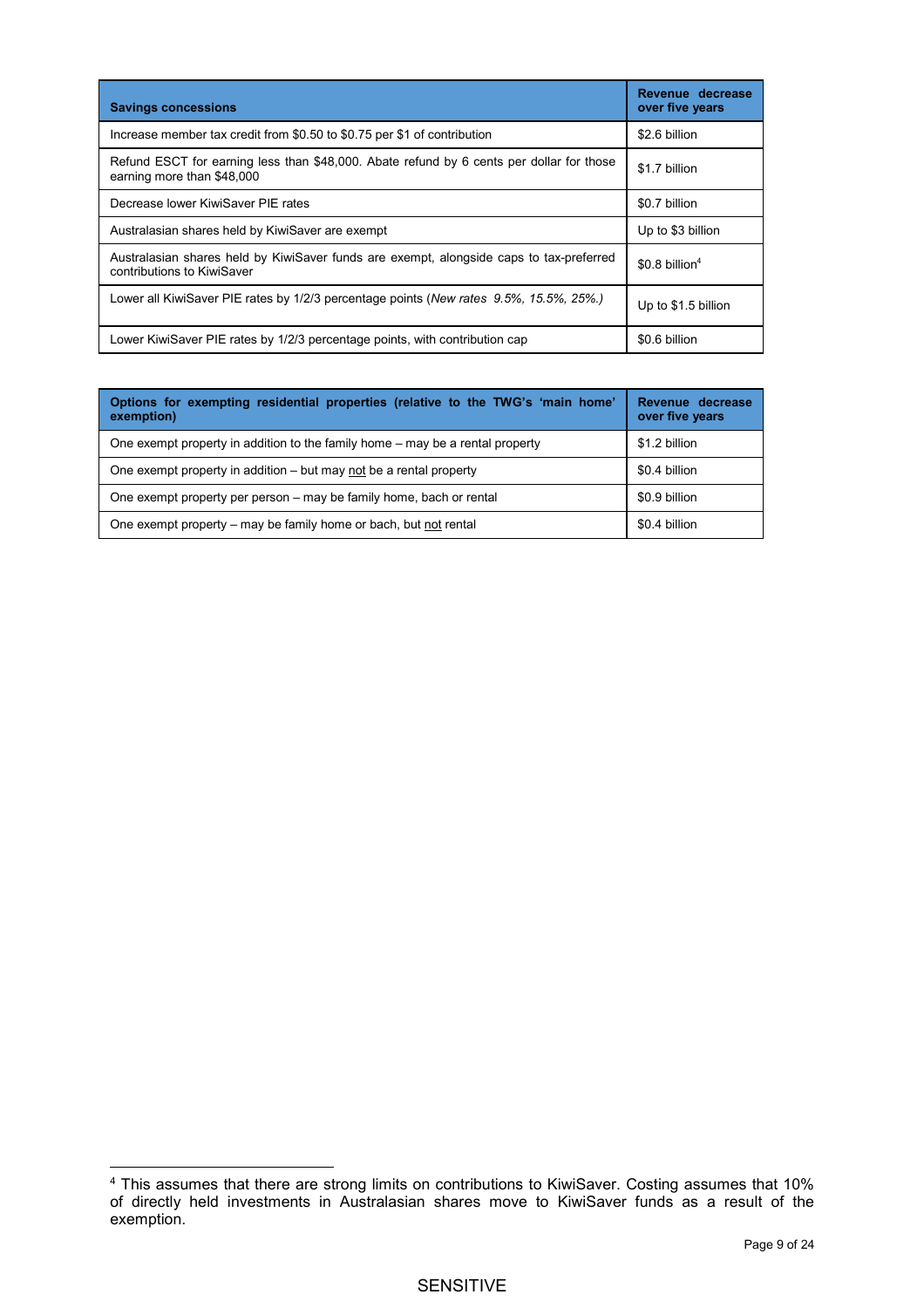# **APPENDIX 3**

# **DISCUSSION OF SCOPE AND MITIGATION OPTIONS FOR TAXING CAPITAL INCOME**

# **CAPITAL GAINS DISCOUNT FOR INDIVIDUALS**

## **Objective**

- 1. This option allows individuals to discount their capital gains by 25% (or any other number). This is sometimes known as "partial inclusion". The discount would also apply to trusts, KiwiSaver funds and other PIEs. The discount might be thought of as addressing several issues:
	- A partial offset for the taxation of **inflation** in capital gains.
	- Recognising that **"lock-in"** is lower by having lower inclusion rates.
	- • Providing a concession for long-lived assets that have capital gains that are often used to fund **retirement**. The discount would also apply to KiwiSaver funds.
- 2. As such, a capital gains discount is a way of recognising concerns raised on **inflation**, **lock-in, and retirement**.
- 3. It is similar in effect to having a lower capital gains tax rate, but allows this to flow through to taxpayers of all income levels, instead of maintaining a parallel rate structure.

### **Impacts on revenue**

 linear rate with the discount. That is, a 25% discount reduces revenues by **less**  companies as compared with individuals, it is not possible at this stage to 4. Because it only applies to individuals, the revenue estimates do not decline at a than 25%. Because we do not have good data on capital gains realised by accurately model this effect. Over the first five years, the revenue raised from a 25% discount would be **greater than \$6.2 billion** (which is 75% of \$8.3 billion).

### **Impacts on equity**

- 5. Relative to full inclusion, the discount introduces some aspects we do not have in the rest of our tax system:
	- • *It is a partial offset for the tax on inflation*. Capital gains due to inflation are not real income. By only taxing some proportion of capital gains, a discount is a simple way to reduce or remove the tax on expected inflation. We note, however, that we do not systematically attempt to reduce the tax on inflation throughout the rest of the tax system (eg on interest income).
	- gains are part of retirement savings. To achieve social policy goals the government offers concessions on other forms of retirement earnings, and a discount offers a simple method for applying similar concessions to the treatment of capital gain income. We note, however, that New Zealand generally taxes retirement savings with far fewer concessions and distortions than other countries. • *It allows for concessionary treatment of retirement savings*. Long-term capital
- 6. This has inconsistent equity implications as it treats capital gains differently than other capital income.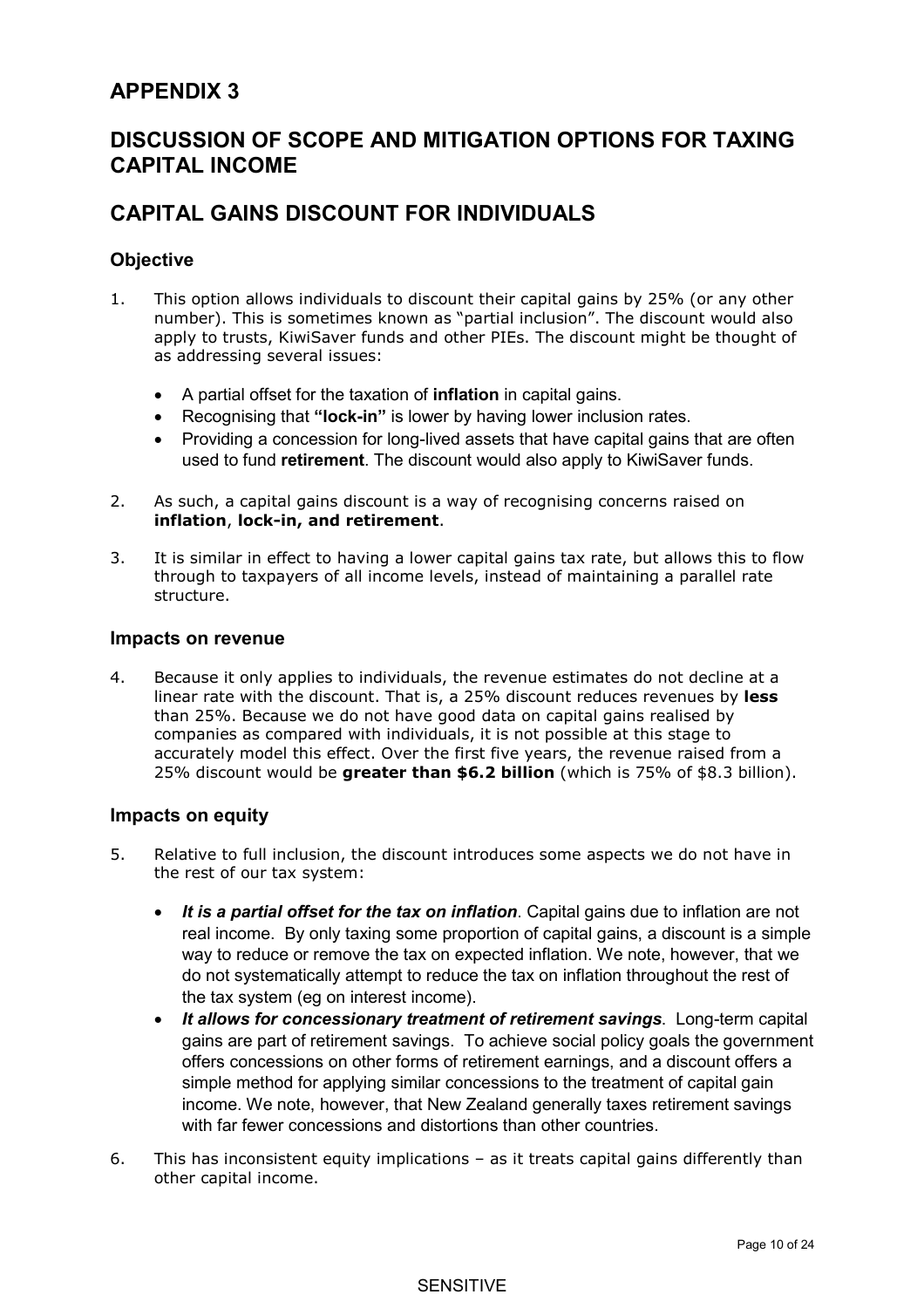## **Impacts on integrity and complexity**

- 7. A discount for individuals does increase complexity relative to full inclusion. This is revenue amounts. This creates boundary issues that would have to be resolved. because individuals still have to work out what are capital amounts and what are
- 8. Just as with full comprehensive taxation, there are still the complexities from valuation day and record-keeping with the discount.

## **Impacts on efficiency**

- has efficiency or productivity costs which a discount will help alleviate: 9. A capital gains discount moderates the efficiency benefits and costs relative to full inclusion for individuals. There are three areas where the taxation of capital gains
	- *It lowers tax burdens on these forms of investment*: A discount will see the tax on those who invest in asset that appreciate increase by less, reducing the risk that overall investment will decline. The full effect on investment will depend on the revenue from the tax is spent.
	- *It removes or reduces the tax on expected inflation*. The taxation of reduced by taxation of capital gains. If expected inflation is removed with a inflationary gains was the key reason why overall investment was expected to be discount, then these investment/productivity costs are lower.
	- *It reduces lock-in*. A discount reduces the tax benefit associated with deferring the sale of an asset, which will reduce the costs associated with lock-in.

### **Other considerations**

- and Portugal provide a 50% discount. South Africa provides a 60% discount. 10. A capital gains discount is relatively common in other countries. Australia, Canada
- 11. For a taxpayer on the top personal rate in each of these countries, the final rate for capital gains is:

| <b>Country</b>               | Top personal rate                 | <b>With discount</b> |
|------------------------------|-----------------------------------|----------------------|
| Australia                    | 47%                               | 23.5%                |
| Canada                       | 41.5% - 54% (depends on province) | 20.75% - 27%         |
| Portugal                     | 48%                               | 24%                  |
| South Africa                 | 45%                               | 18%                  |
| New Zealand (assumes 25% 33% |                                   | 24.75%               |
| discount)                    |                                   |                      |

12. The tax extension outlined by the TWG, coupled with a discount for individuals, brings the regime designed more in line with many other countries.

### **Capital gains discount vs a separate capital gains tax at a lower rate**

- 13. A capital gains discount is preferable to having a separate capital gains tax for two reasons. Those are:
	- • it creates simplicity in calculating your ultimate tax liability because of integration with the existing income tax instead of a separate tax.
	- • It allows marginal rates to apply. In the absence of this, some taxpayers are likely to end up being taxed at higher rates on capital gains than they are on the rest of their income. (E.g. a pensioner on on a 17.5% rate who sells some shares will be taxed more highly on their share gains if the capital gains tax rate is above 17.5%).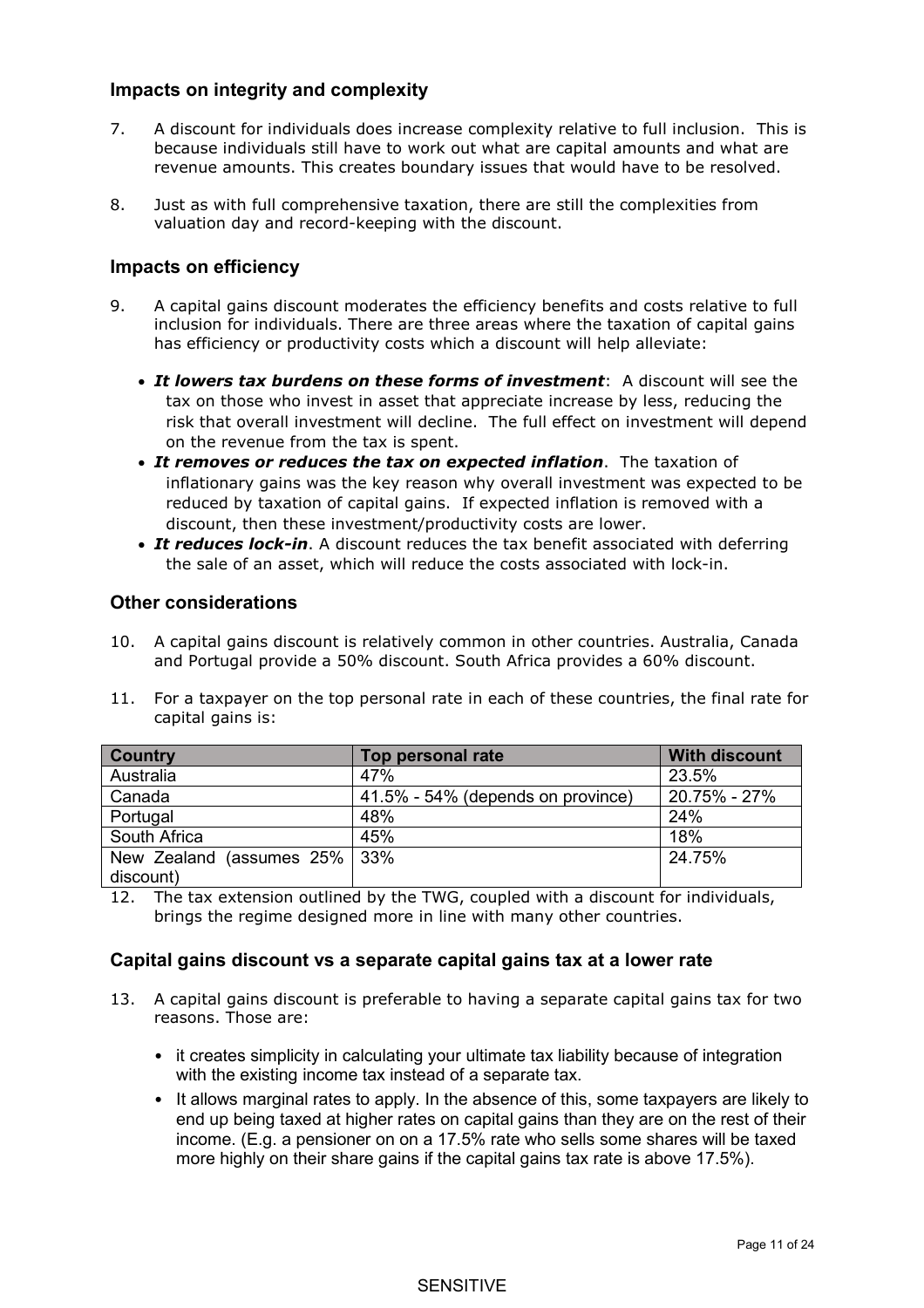# **AUSTRALASIAN SHARE GAINS AND KIWISAVER**

- comprehensive capital gains tax as recommended by the TWG. This notes sets out 14. We understand your objective is to ensure that KiwiSavers are no worse off under a 3 options to achieve this.
- funds are currently exempt from tax. Australasian shares make up 15% of all KiwiSaver fund assets. 15. Increased taxation is only an issue for Australasian shares, on which KiwiSaver
- KiwiSaver fund assets.<br>16. It is not necessary to accept any of the three options. Another option is to retain status quo KiwiSaver incentives (the member tax credit). This already provides a significant subsidy for most members and would help to ensure that KiwSaver remains an attractive investment vehicle even if Australasian share gains were taxed.

## **Options**

### **Option 1: Accept TWG recommendations.**

- 17. The TWG recommendations were to tax gains on Australasian shares, but provide offsetting benefits to low and middle income earners. These benefits are:
	- higher member tax credits (\$0.50 to \$0.75)
	- ESCT rebate for income under \$48,000 (phasing out to \$70,000);
	- • Reducing the bottom two KiwiSaver tax rates from 17.5% to 12.5% and from 10.5% to 5.5%;
	- • Full member tax credits for KiwiSavers on parental leave, regardless of contributions.
- 18. We estimated these benefits, if all adopted, would more than offset the cost of taxing gains on Australasian shares for the great majority of KiwiSaver. Assuming historical returns and the average 15% portfolio investment in Australasian shares, KiwiSavers earning less than \$200,000 per annum would be better off.

### **Option 2 – exempt gains on Australasian shares held by KiwiSaver funds.**

- 19. This would retain the existing KiwiSaver tax treatment. If we assume no behavioural change, the fiscal cost is manageable (\$520 million over the first five reallocation of share investments). We would recommend some limitations to exemption only applies up to a certain amount of gain from Australasian shares). years). However, there is significant fiscal risk if we assume behavioural change to take advantage of the exemption (up to \$3 billion over five years if there is manage potential behavioural changes, eg. capped contributions or benefits (ie. the
- exemption only applies up to a certain amount of gain from Australasian shares). 20. This approach is the simplest in principle, as it maintains the status quo. However it will become more complicated as we add measures to manage the fiscal risk.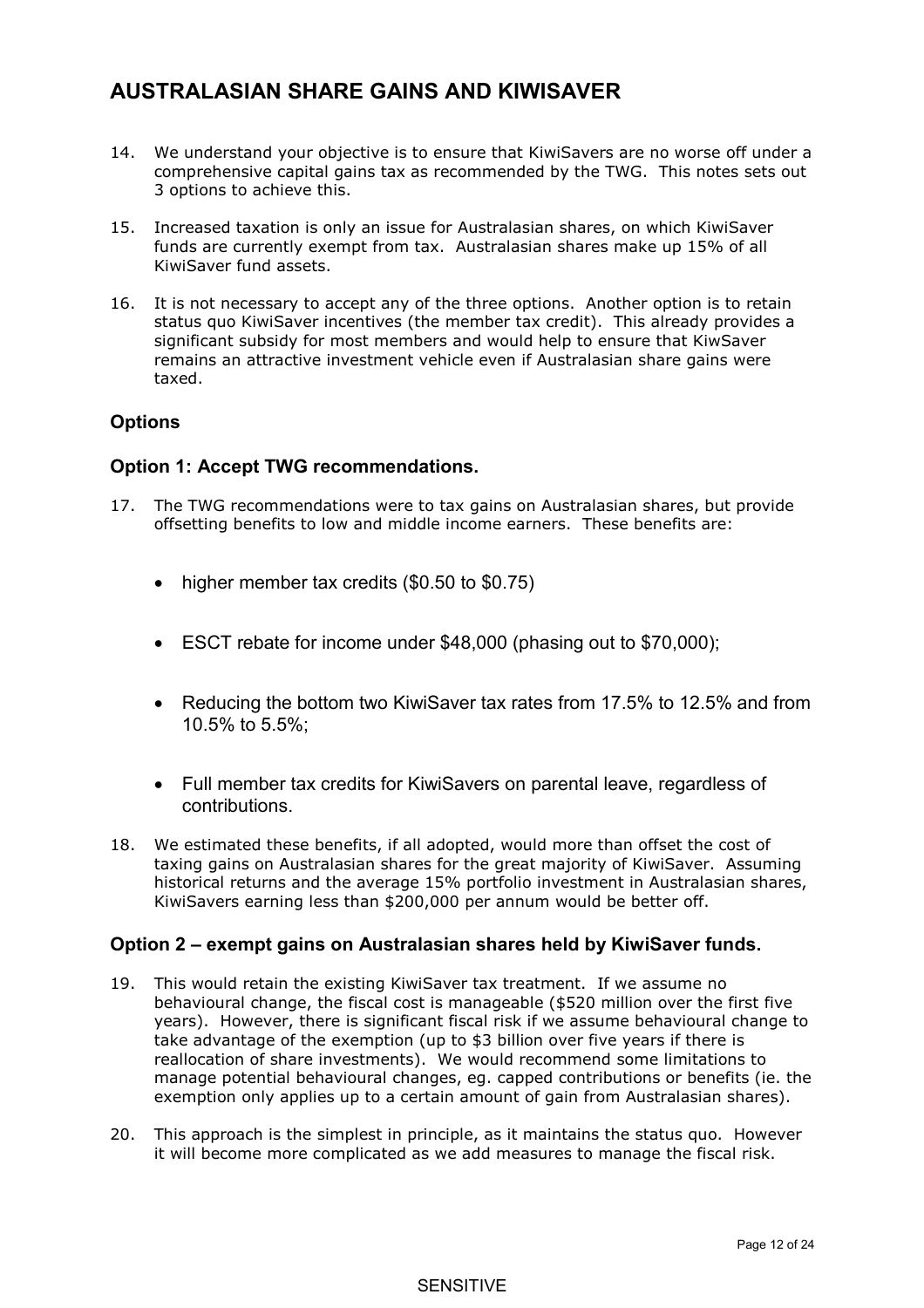- income (eg. 10%) or a fixed amount (eg \$10,000). We recommend a fixed amount, say \$10,000. A percentage of income approach means higher income earning about \$167,000 per year would contribute to KiwiSaver if they make a contribution of 3% that is matched by a further 3% employer contribution. 21. A potential cap on annual contributions could include a maximum percentage of savers could make larger investments and gain more benefit from the exemption than lower-income savers. A cap of \$10,000 represents the amount someone
- 22. A disadvantage of the cap is it would limit future growth of KiwiSaver. However, savers will still be free to save outside of KiwiSaver.
- expensive), or rebating ESCT for low-income savers, which is administratively complex. 23. To manage fiscal cost, an exemption could replace some of the TWG's recommendations, such as increasing the member tax credit (which is the most

### **Option 3 - lower KiwiSaver PIE rates**

- impact of taxing capital gains is greater for them. 24. This option would reduce KiwiSaver PIE rates by 1, 2, and 3 percentage points so they become 9.5%, 15.5% and 25%. This is to offset the taxation of share gains for all KiwiSavers. The greater reduction for the higher PIE rates is because the
- (meaning some will be better off while others will be worse off compared with the 25. We do not recommend this, as it is not targeted and it would not be accurate as different KiwiSavers will be invested in different proportions of Australasian shares status quo, depending on their proportionate investment in Australasian shares).
- (say \$10,000 per year contribution cap). 26. The fiscal cost of this, when assuming no behavioural change is approximately \$0.6 billion. However, if people are able to make unlimited contributions to KiwiSaver then the fiscal cost is potentially greater and for example if all PIEs converted to KiwiSaver this would reduce revenue by approximately \$1.5 billion over five years. To manage this we would recommend a contribution cap if this option was pursued

### **Comments**

- 27. We note that a full exemption for Australasian shares:
	- • would be regressive, as it will benefit the wealthiest the most (although this could also be mitigated, but not eliminated, with caps). We note that 84% of all financial assets are held by the top quintile, which suggests that most of the benefit of an exemption would also flow the top quintile in the absence of limitations.
	- • could adversely affect New Zealand's capital markets. If people switch from investing in the NZX directly to investing via KiwiSaver, then the liquidity of the NZX could significantly reduce with the smaller number of total investors. This concern was raised publicly during the TWG process. On the other hand, a full exemption may increase the total funds invested in the NZX.
	- • would be simple in principle, but contribution caps would complicate it, and would limit the amount people could save through KiwiSaver. Benefit caps would not limit the amount that could be saved, but these would be more complicated and KiwiSaver funds may have trouble implementing them given their current daily calculation method.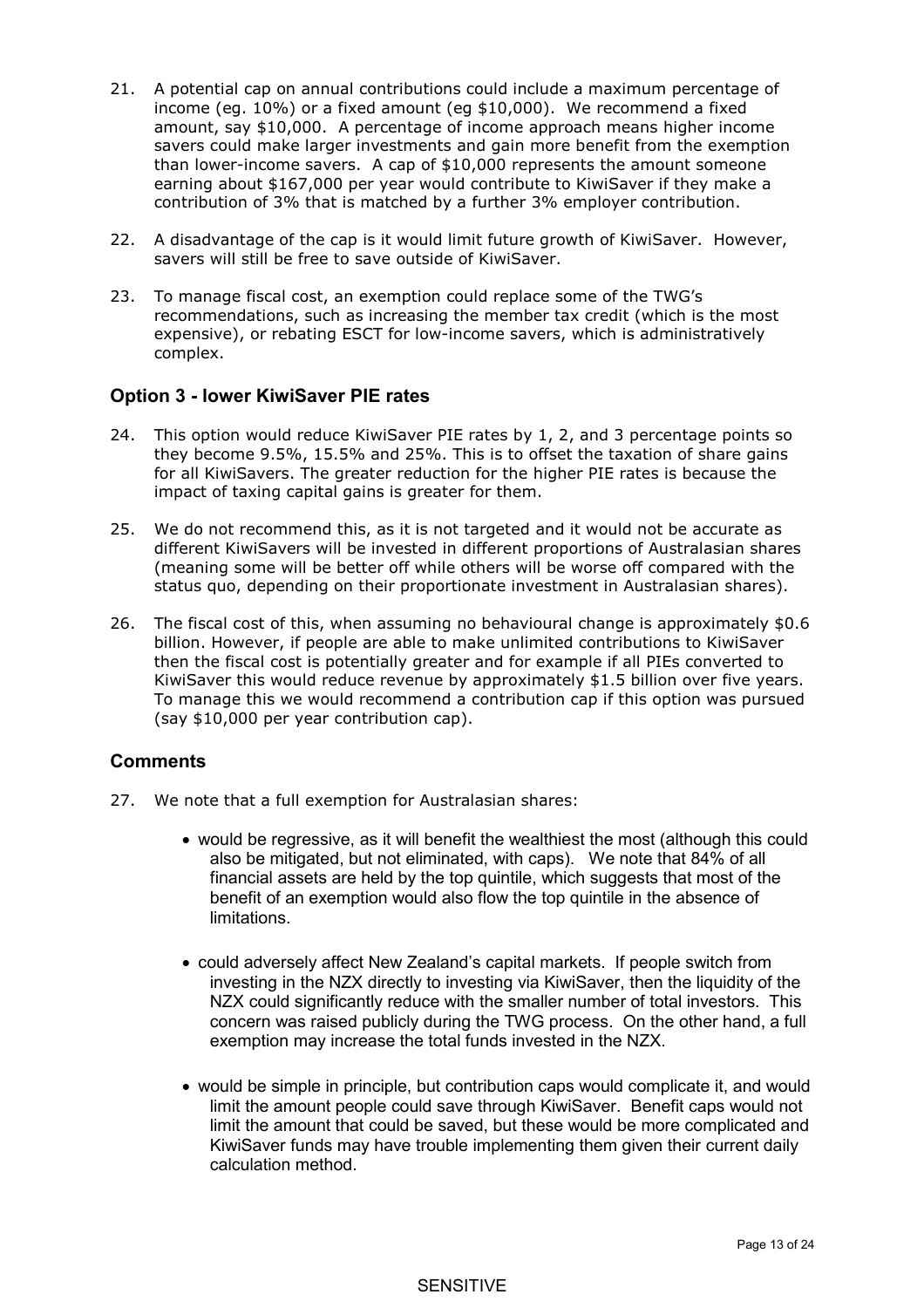changing the tax treatment of non-Australasian shares. 28. If we adopt option 1 or 3, there is a question as to whether we should tax non-Australian shares under FDR or on dividends and capital gains. However if we adopt option 2 (and exempt Australasian shares) there is less reason to consider

## **Recommendation**

 recommendation). If the Government wanted to adopt option 2 (exempt gains on 29. We recommend the Government either do nothing or adopt Option 1 (Accept TWG Australasian shares), then we consider this would be viable if combined with a \$10,000 per annum contribution cap.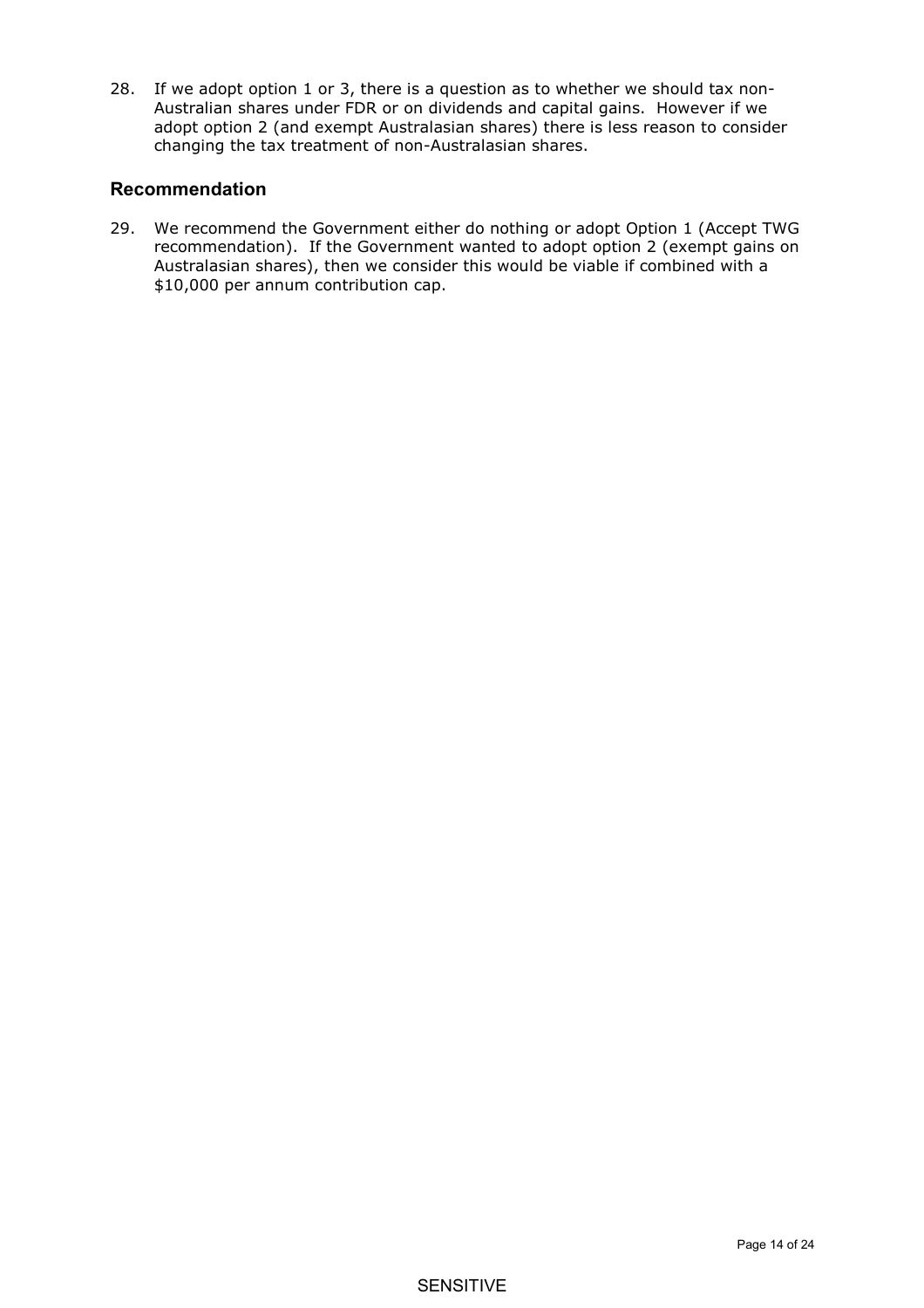### **Purpose of measure**

- 1. A clear carve-out or exemption for small businesses (and farms) from capital gains taxation.
- 2. The measure would apply to active small businesses and not passive investments held in companies and trusts.
- 3. Exemptions would apply to capital gains arising on the sale of a business by the owner and on sales of assets by the business.

### **Options**

## **1. Lifetime exemption up to \$500,000 of capital gains on active assets for small businesses**

4. Small businesses and their owners would be allowed to earn up to \$500,000 of capital gains on active assets tax-free over the owner's lifetime.

### **2. Uncapped exemption on capital gains on active assets for small businesses**

- 5. Exemption as above, but without a cap.
- 6. Australia has exemptions similar to the above, but they are linked with the Australian retirement system.

### **3. Roll-over relief for small businesses**

- 7. The proposal builds upon the roll-overs for small businesses proposed by the TWG. Rollovers would be provided when:
	- The proceeds are reinvested in a small business;
	- On inheritance; and,
	- When gifted to family members.
- 8. Tax would be only payable on capital gains when the business was cashed out or however, fully carve out small businesses from tracking costs for eventual taxation. sold to third parties. Small businesses and farmers would not have to pay capital gains tax as long as the family keeps the funds in the business. They would not,

### **Targeting**

and activities. Targeting provisions can be a source of significant complexity.<br>Provisions would be required to: 9. It is necessary to provide rules to target the measure to the appropriate taxpayers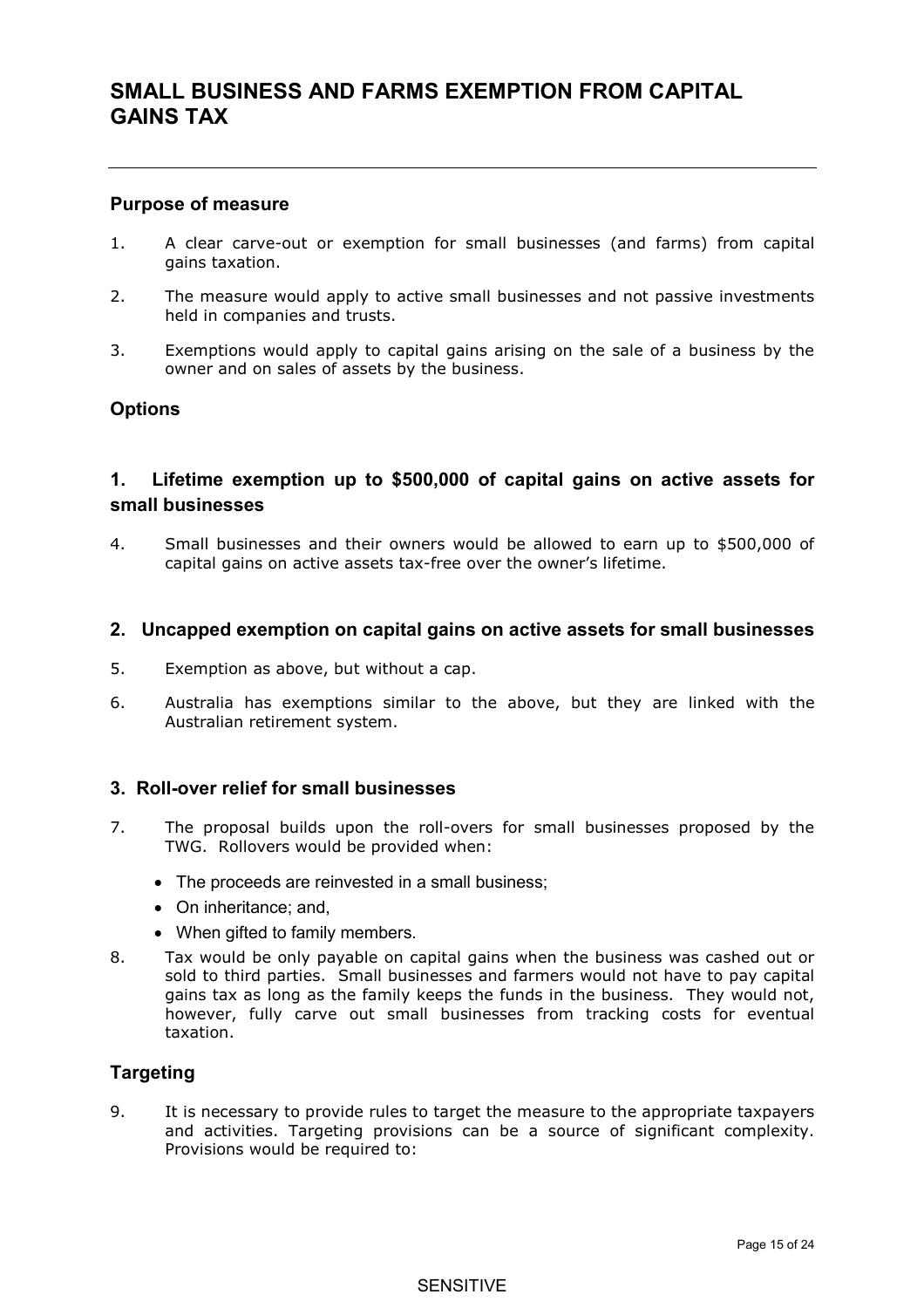### **Define small businesses**

 10. It is necessary to define which businesses qualify as small businesses. The Group proposed a limit of \$5 million of sales for their reinvestment roll-over proposal.<br>Further consideration on a robust and simple definition is necessary.

#### **Define active business activities**

 investments. Otherwise passive assets the capital gains on which should be subject to tax can be placed in active businesses and sheltered from tax. 11. A significant challenge is to define business activity as opposed to passive

### **Apply a cap**

 cap from being multiplied. It is necessary to keep track of capital gains relative to 12. Applying a lifetime cap can limit revenue loss. Rules are required to prevent the the cap.

### **Impact on objectives**

13. The issues for each of the options are similar.

### **Revenue**

- 14. Providing an exemption for active small businesses would eliminate most revenues from taxing capital gains of small businesses over the short term.
- 15. There would be significant revenue risks if larger businesses and non-active investments could be structured to qualify for the exemption. Risks are significant for Options 1. and higher for Option 2.

### **Fairness**

- 16. Horizontal equity would be reduced as taxpayers earning capital gains on a small active business would pay less tax that taxpayers earning the same level of other income.
- 17. The progressivity of the tax system would be reduced as exempt capital gains are more regressive option. likely to be concentrated at higher wealth individuals. Option 2. would be the
- 18. The roll-over option would tax funds that were withdrawn from the business, improving fairness relative to an exemption.

### **Efficiency**

- productivity activities due to the exemption. On the other hand, lock in effects would be eliminated. 19. Efficiency would be reduced to the extent that investments are directed to lower
- 20. Roll-overs would facilitate efficient business relocations and redirections by eliminating capital gains taxation of the transactions.
- 21. The threshold could cause behavioural changes as businesses approach the threshold.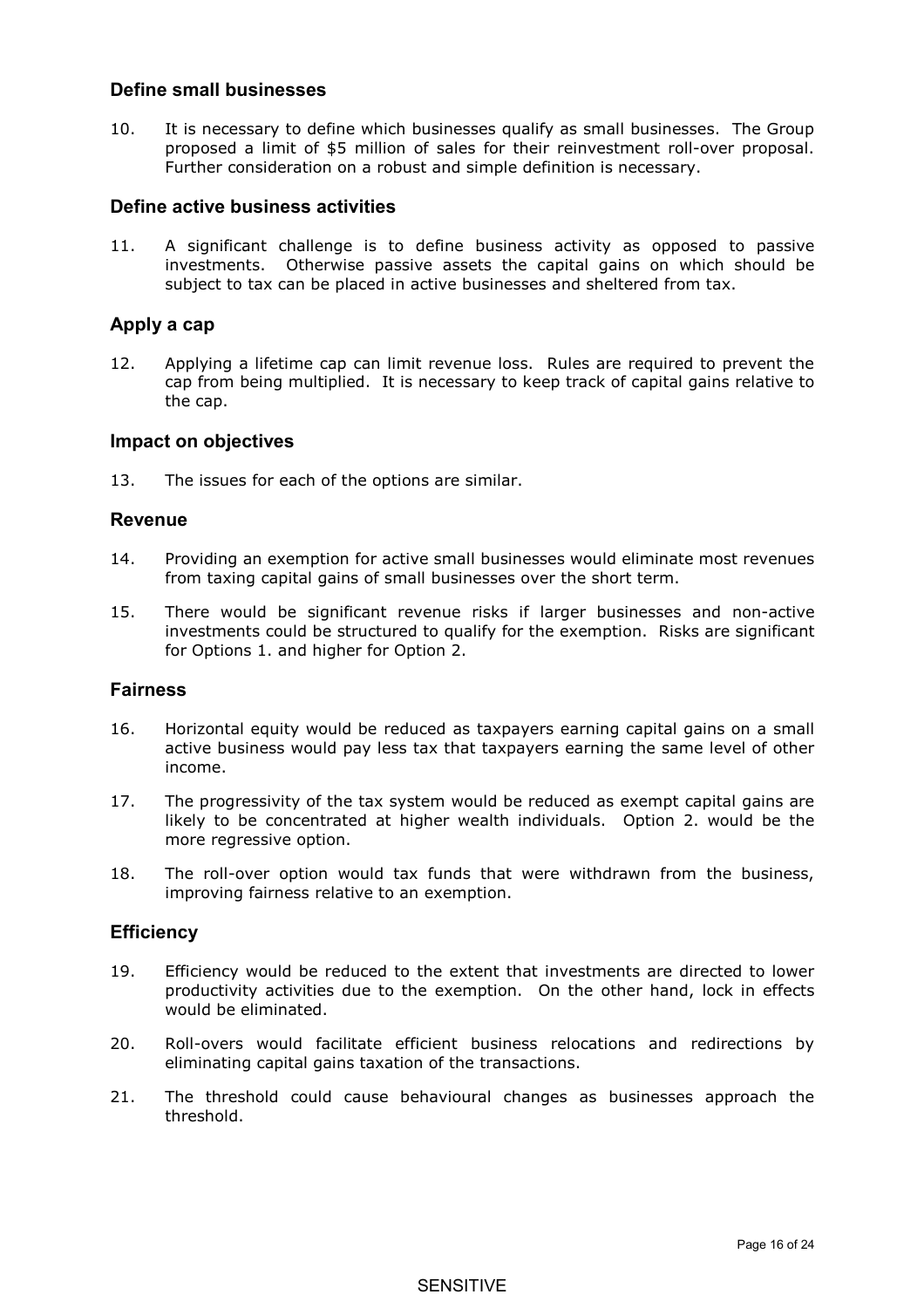## **Sustainability**

 there would be increased pressure on dividend avoidance. This problem arises 22. If in the future company and the top personal tax rates were to diverge further, with closely-held businesses, and is deterred by taxing capital gains. The exemption would mean that the problem would persist.

### **Integrity**

 capital gains taxation. There are also significant integrity challenges in the design of the exemption. The challenge is to target the measures to the intended 23. The exemption would significantly compromise the integrity benefits of introducing businesses and activities. Risks include:

#### *Multiplication of the small business limit*

24. It is necessary to share the size limit across commonly-owned or controlled entities to ensure that large businesses cannot access the exemption.

#### *Multiplication of the exemption cap of \$500,000*

 25. Splitting ownership across a family, including children, can multiply access to the exemption.

#### *Non-active activities*

 exempt. But residential and commercial real estate that is let out would be 26. Passive investments like listed shares, land, and rental properties would need to be carved out of the exemption, both when assets are sold in a business and when the business is sold (complex). For example, real property associated with an active business like a farm, plant, shop or office used in a business would be taxable.

#### *Dividend avoidance*

- capital gains to convert taxable dividends into exempt capital gains. This is a problem for closely-held companies. The exemption would maintain the problem, requiring special rules to deal with it. 27. A current problem arises from arrangements that exploit the non-taxation of
- 28. The roll-overs would ensure taxation when the funds were withdrawn from the business reducing the potential for dividend avoidance.

### **Complexity**

- calculate or keep track of gains 29. Option 1, the \$500,000 exemption, would require businesses to calculate capital gains and keep track of their exemption amount. Thus, it would be as complicated as paying the tax and perhaps more so due to the need for antiavoidance rules. Option 2, the uncapped exemption, would remove the need to
- 30. Complex rules would be required to coordinate capital gains made in a company with the share-holder's capital gains relative to the \$500,000 exemption cap.
- activities. Failure to do so would impose significant revenue risks. 31. All options would require complex rules to target the exemption to the desired

#### **Overall assessment**

 compromises the Government's fairness objective, adds considerable complexity 32. Exemption from tax on capital gains for small businesses significantly and introduces significant risks to revenues.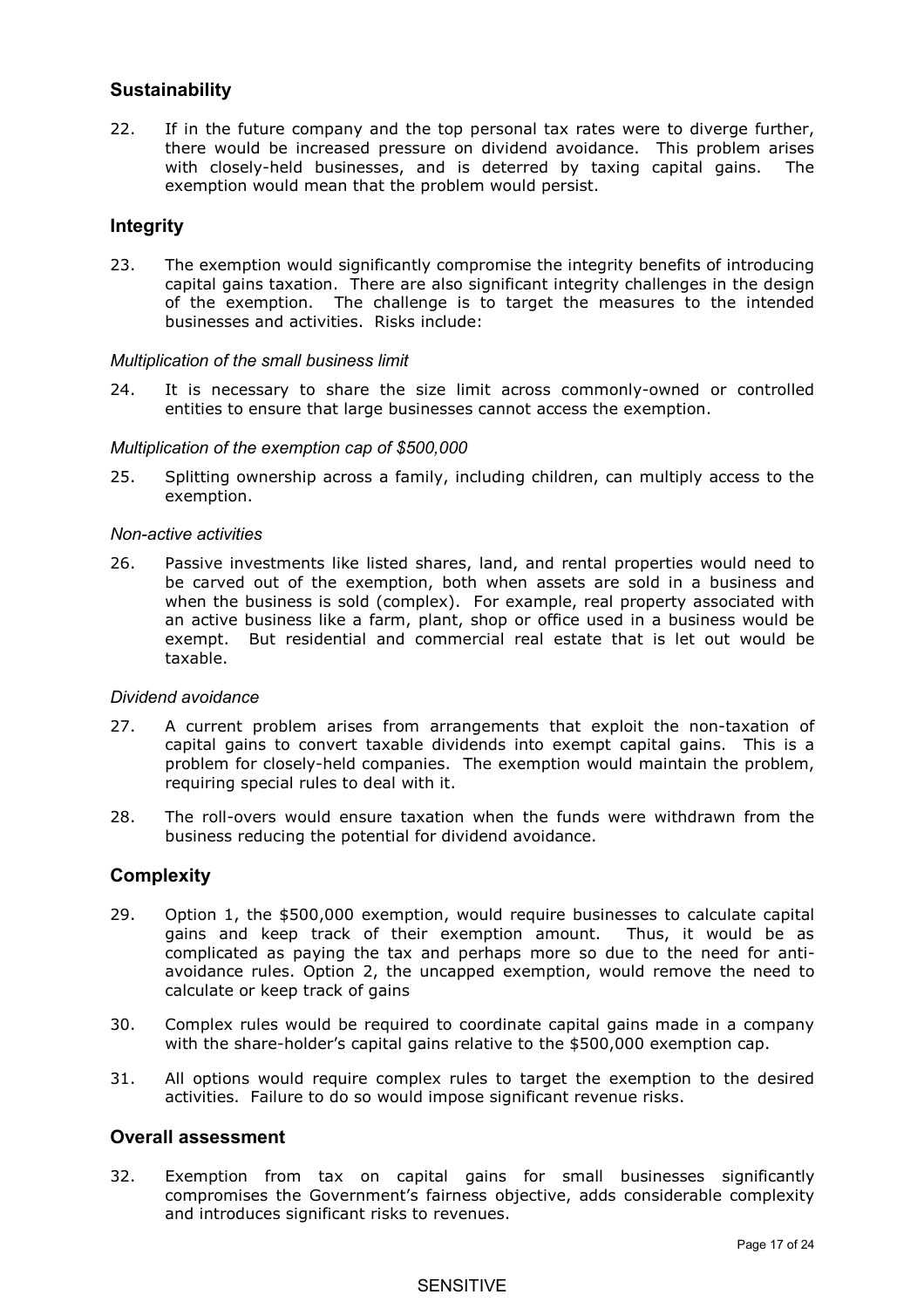- and could increase it for some. An uncapped exemption would increase revenue 33. A \$500,000 exemption would not simplify compliance for many small businesses; risks and reduce progressivity.
- 34. Exemptions are not recommended by officials.
- 35. Roll-overs provide many of the benefits of an exemption for small businesses at lower compliance cost, with fewer revenue and integrity risks.

## **Alternatives for consideration**

- 36. In addition to the roll-overs, there are alternative ways of reducing taxes for small businesses that may be simpler than an exemption from capital gains. These are
	- • A lower tax rate for capital gains from a small business or farm on retirement as proposed by the TWG.
	- applying a lower tax rate to income arising from the investment. However, • Partial expensing of capital investments. Partial expensing is equivalent to it avoids many of the problems associated with a low tax rate.
	- A low tax rate for income earned by small businesses.
- 37. A low tax rate for small businesses was considered and rejected by the TWG. A taxed at the lower rate. It is less effective in promoting new activity than partial expensing as it lowers taxes on investments that have already been made. low tax rate requires complex rules and raises integrity problems similar to an exemption for capital gains as taxpayers attempt to have non-business income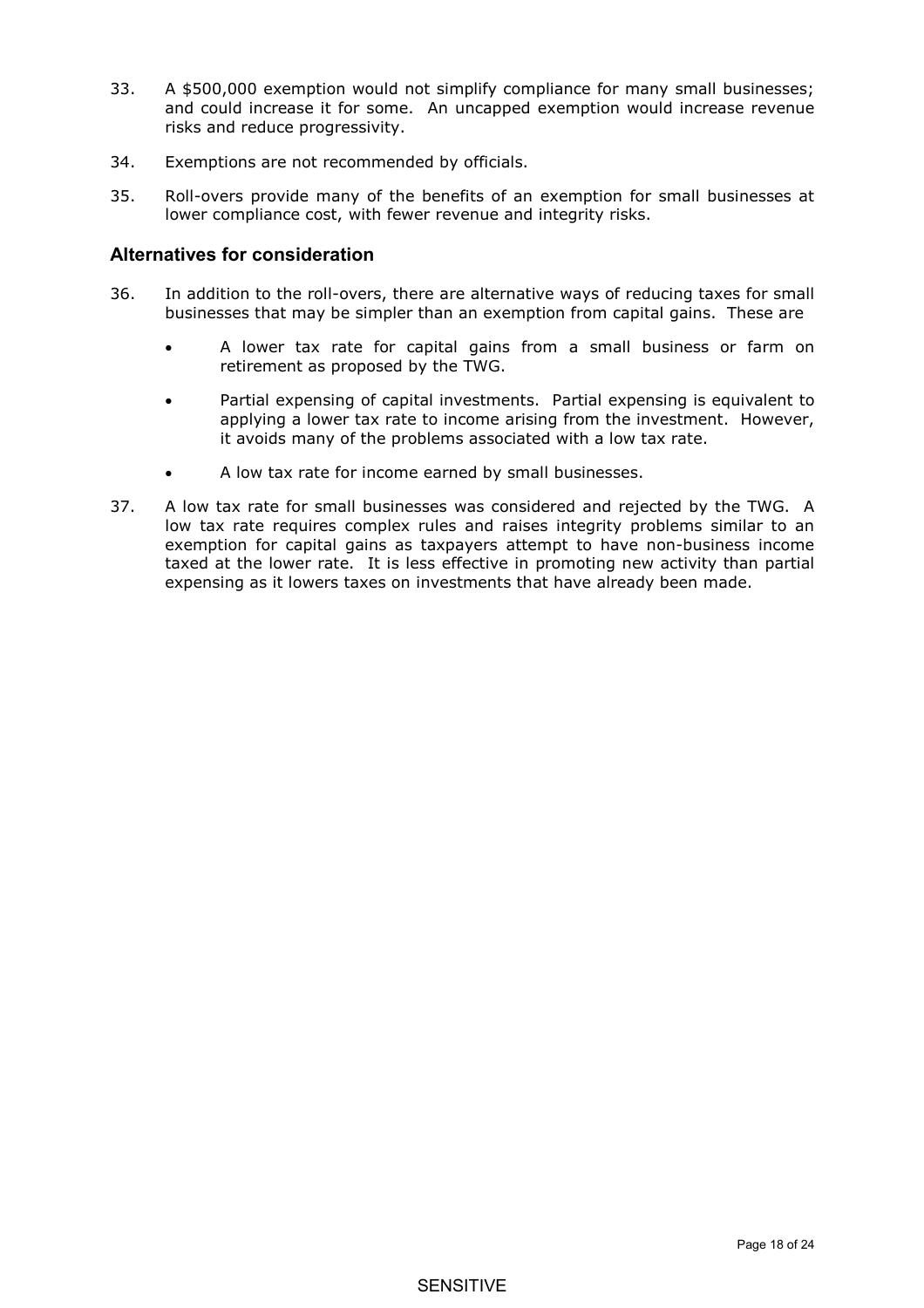# **OPTIONS FOR TAXING MORE CAPITAL GAINS FROM LAND**

## **Overview**

- 30. You have asked us to provide you with further advice around alternative options for limiting taxing more capital gains to land (including buildings and all other improvements to land). You have suggested four possible options for consideration being:
	- Option 1: Only tax capital gains from residential rental properties
	- Option 2: Tax capital gains from residential rental properties and second homes
	- Option 3: Tax all capital gains from land
	- Option 4: Tax capital gains from all land excluding rural land
- 31. This note briefly summarises the key impacts of each of these options. The table at the end summarises the impacts of each option more fully.
- collectively-owned assets and entities are understood, and any unintended effects 32. We would recommend further engagement with Māori on any of these options to extend taxing capital gains for land to ensure that the potential impacts for can be anticipated and addressed, as appropriate.

### **Options**

### **Option 1: Residential rental properties**

- 33. The first option is to only extend taxation of capital gains to residential rental properties.
- 34. This will broaden the base. It is expected this would raise \$1.9 billion over 5 years. This option excludes properties that are used privately, for example a holiday home. It is relatively simple, reduces the difficulty of the initial Valuation Day exercise (as compared to a comprehensive extension) and provides a modest improvement in equity. However, it does little for sustainability or coherence of the tax system.
- 35. Relative to Option 2 (taxing all residential property) it raises the following concerns:
	- • If second homes are not taxable there is the risk that taxpayers anticipating capital gains would leave them untenanted in order to avoid the tax that would apply to rental homes, thus reducing housing supply.
	- • It adds a complex factual boundary between residential rental properties and second homes, particularly where there is mixed use of a property (e.g. where properties are rented part of the time).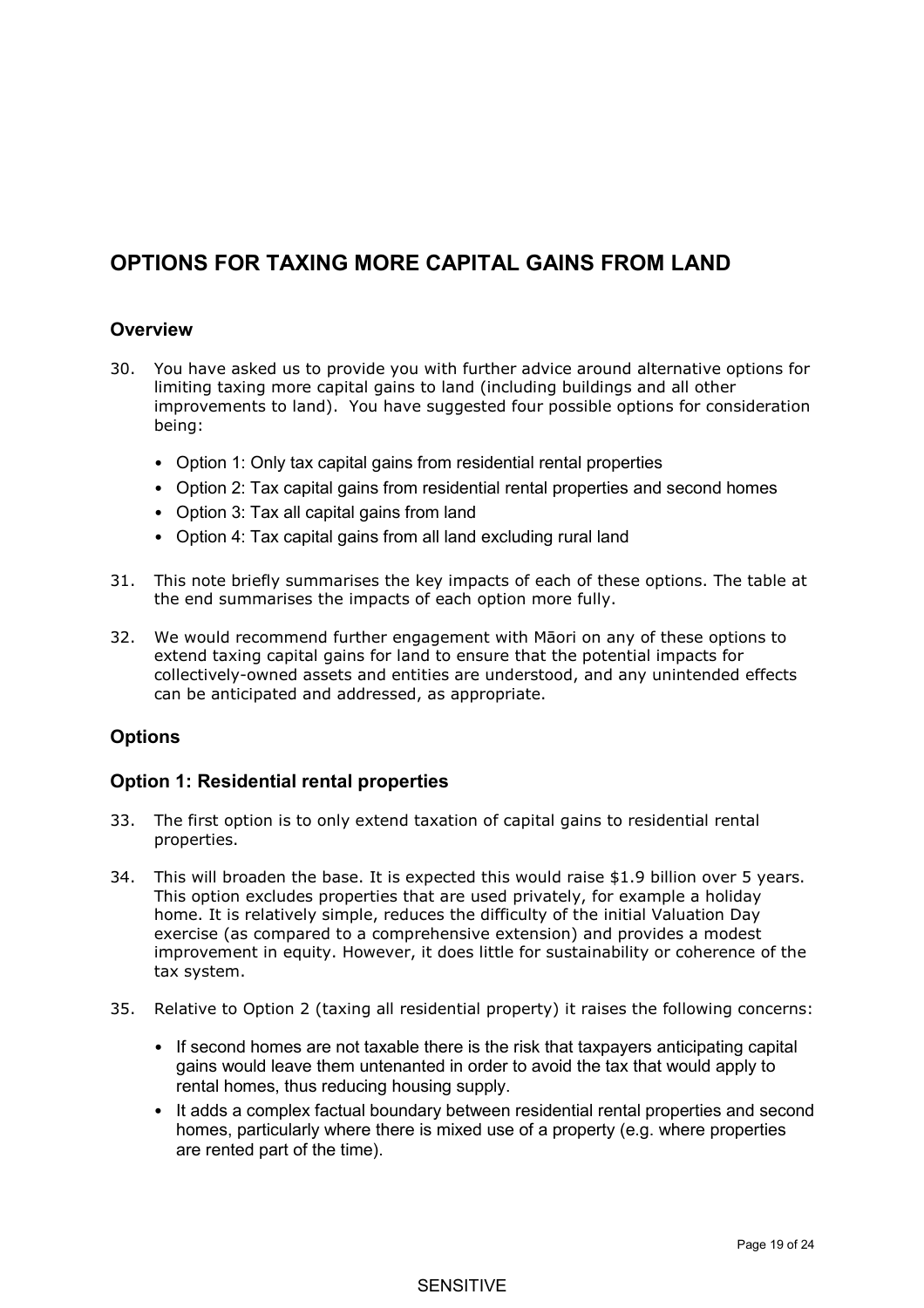## **Option 2: Residential rental properties and second homes**

- 36. The second option is to tax all residential land. This includes land used as rental properties and second homes/holiday homes.
- 37. Around one third of capital gains are expected to be on residential rental property and second homes. It is expected that taxing these capital gains will raise more tax - \$2.3 billion over 5 years.
- 38. This option has similar advantages and disadvantages to Option 1. However, this option resolves issues that arise from excluding second homes and, in particular, will not encourage vacant homes.

## **Option 3: All land**

- 39. The third option is to extend taxation of capital gains to all land.
- raise \$4.3 billion over 5 years. Compared to Options 1 and 2 this will improve horizontal equity but still leaves other business assets and shares untaxed. The 40. An extension of taxing capital gains to all non-owner occupied land is estimated to Valuation Day issues will be more complex than for Options 1 and 2 but less than for a comprehensive tax. However, this option is likely to be just as complex as a comprehensive capital gains tax.

## **Option 4: All land excluding rural land**

- 41. The last option is to tax all land excluding rural land.
- 42. This would exclude gains from farming and other rural uses (such as forestry) from the tax. It is estimated this option would raise \$3.5 billion over 5 years.
- require "rural land" to be defined and may create incentives to retain land as rural 43. This will have similar advantages and disadvantages to Option 3. However, it will land rather than developing it for residential or other purposes.

### **Preferred options**

- This is because of the risk that second homes would become untenanted. 44. Officials would not recommend adopting Option 1 (taxing only residential rentals).
- 45. Option 2 (taxing residential rental and second homes) would be a good stepping stone to a comprehensive extension of taxing capital gains.
- 46. Officials would prefer Option 3 (taxing all land) over Option 4 (taxing all land excluding rural land) because it is more comprehensive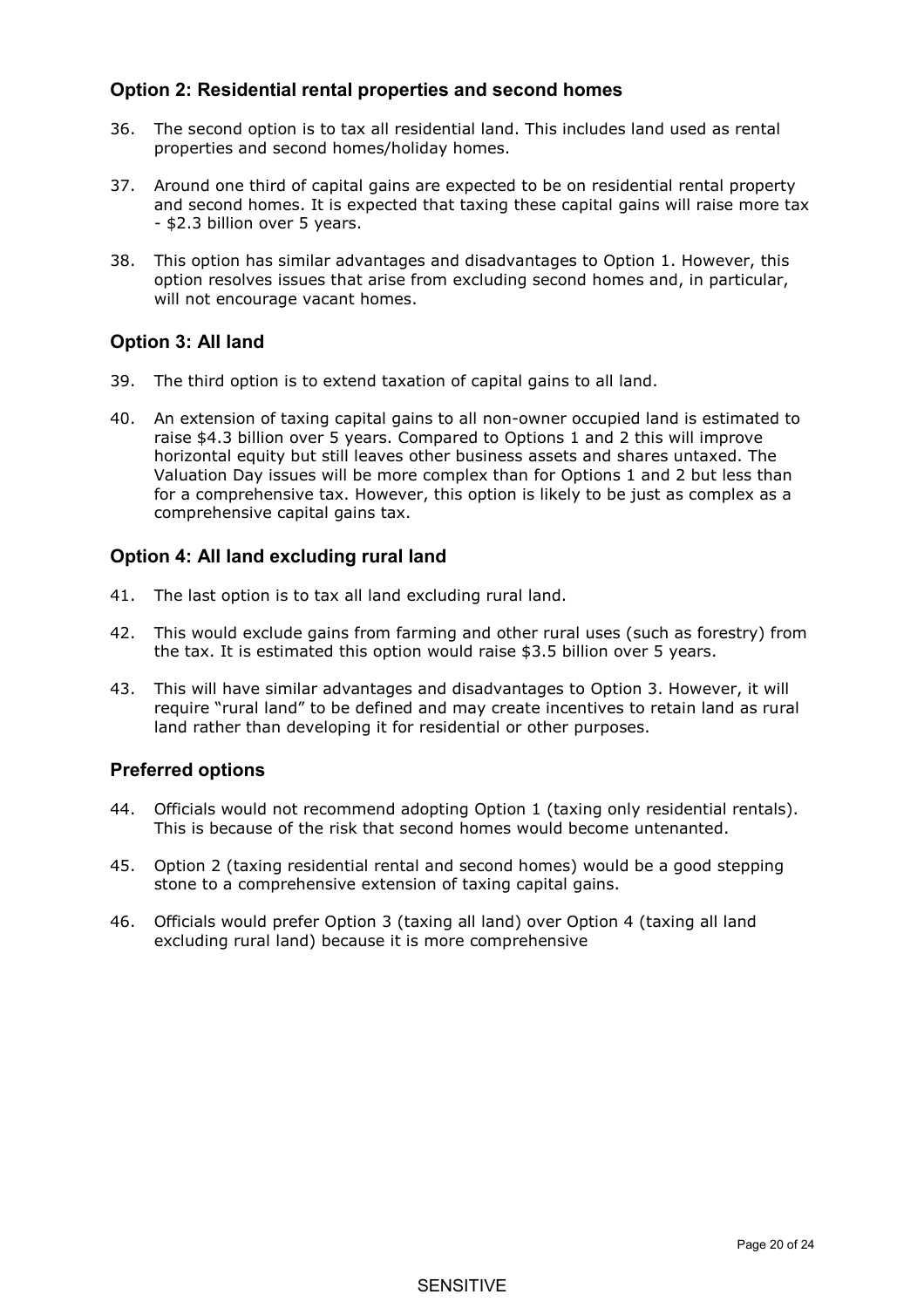| <b>Key Factors</b>                                   | Option 2: Residential rental and<br>second homes                                      | <b>Option 3:</b><br>All land       | <b>Option 4:</b><br>All land excluding rural land                                                                             |
|------------------------------------------------------|---------------------------------------------------------------------------------------|------------------------------------|-------------------------------------------------------------------------------------------------------------------------------|
| Complexity                                           | • As for Option 1<br>• Removes factual boundary<br>between rental and second<br>homes |                                    | • As for Option 3<br>• Adds some complexity in defining<br>what is rural land, particularly<br>compared with lifestyle blocks |
| Efficiency/<br>Productivity                          | • As for Option 1<br>• Removes risk that houses would<br>be left vacant               |                                    |                                                                                                                               |
| Integrity                                            | • As for Option 1<br>• Removes risk that houses would<br>be left vacant               |                                    |                                                                                                                               |
| <b>Equity</b>                                        | • As for Option 1                                                                     |                                    | As for Option 3, but no harsher<br>$\bullet$<br>treatment for rural land                                                      |
| Revenue impact<br>• Estimated revenue: \$1.9 billion | • Estimated revenue: \$2.3 billion                                                    | • Estimated revenue: \$4.3 billion | • Estimated revenue: \$3.5 billion                                                                                            |
|                                                      |                                                                                       |                                    |                                                                                                                               |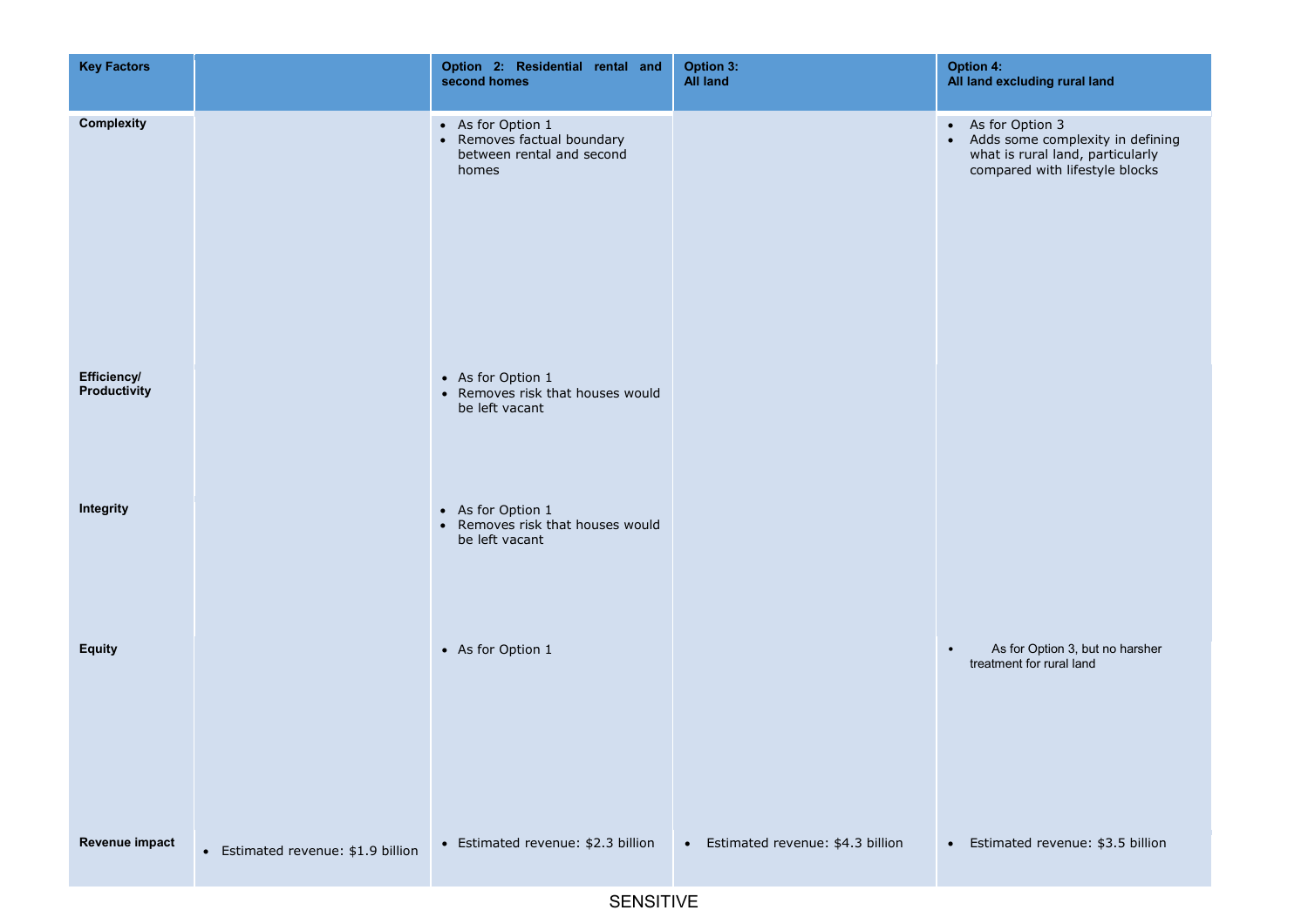Page 22 of 24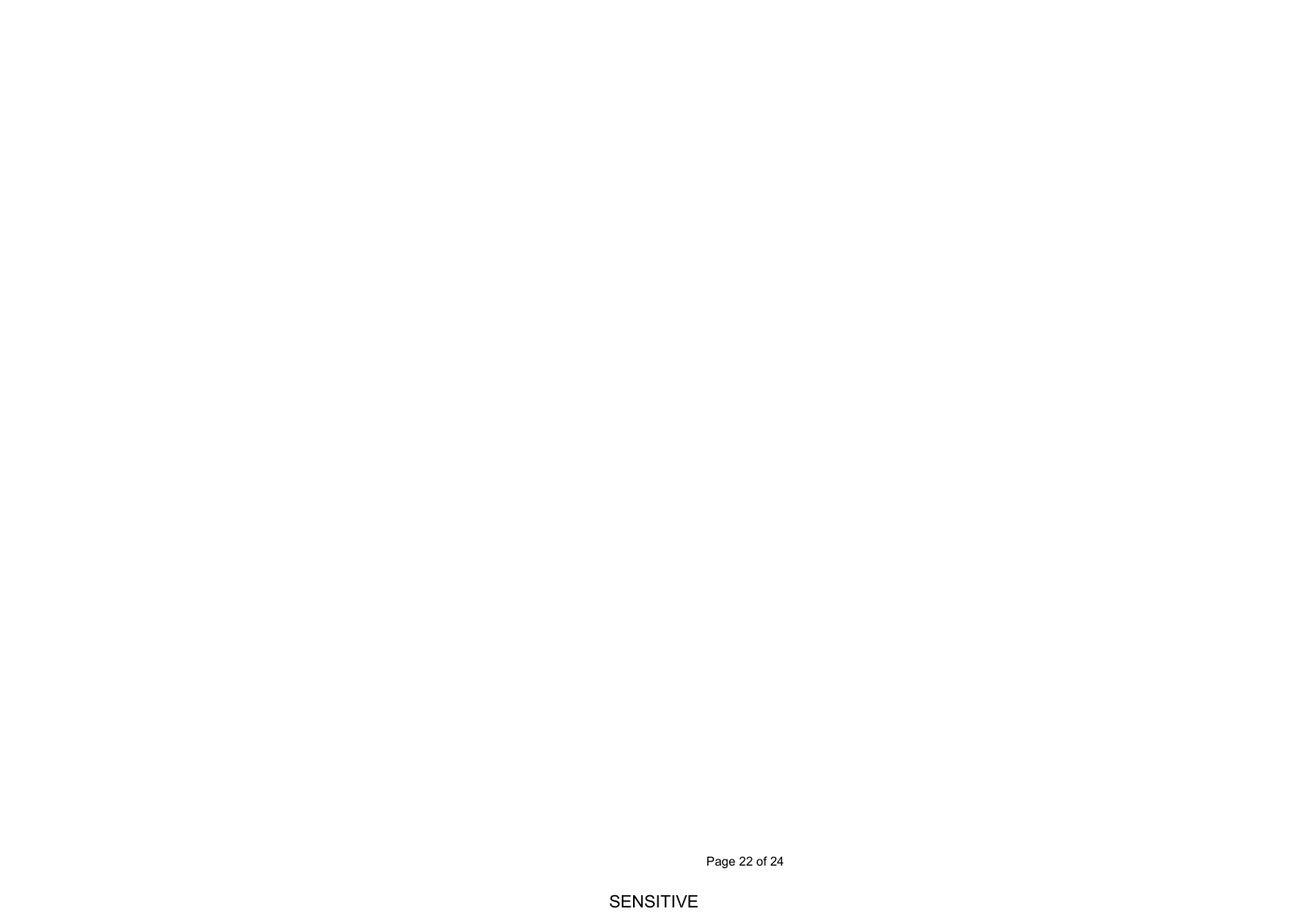# **DETERMINING EXEMPT RESIDENTIAL PROPERTY**

- 47. This note discusses options for exempting residential property from a capital gains tax, in addition or instead of a main home exemption. The options may address concerns that people with the following properties would be subject to tax:
	- Bach owners;
	- Mum and dad investors with one rental property; and
	- • People who live in a home they do not own, but own a property (which may or may not be rented out) in a different location.

## **Options**

### *that they live in. Option 1: Every person would get one exempt property in addition to their family home*

- any given point in time. 48. Under this option every person would be entitled to up to two exempt properties at
- 49. There are two sub-options that can be considered under this option:
	- • **Option 1A:** The additional exempt property could be a second home or bach or could be a rental property.
	- **Option 1B:** The additional exempt property cannot be a rental property.

### *Option 2: Every person would get one exempt property*

- 50. Under this option every person would be entitled to up to one exempt property at a given time that may or may not be their family home.
- 51. As above, there are two sub-options that can be considered under this option:
	- • **Option 2A:** The exempt property could be a main home, second home or bach or could be a rental property.
	- **Option 2B:** The exempt property cannot be a rental property.

#### *Additional options: Value cap or allowance*

- address the "mansion effect", where capital is invested into homes rather than cost. However, it introduces more complexity. 52. The Tax Working Group recommended that the Government consider a cap on the value of the properties subject to the main home exception but considered it outside the scope of their terms of reference. A value cap would be intended to more productive uses. A value cap could increase fairness and reduce the fiscal
- 53. All 4 options discussed above are likely to reduce revenue relative to having an exemption for just main homes. All 4 options would also reinforce the bias to invest in residential property. A value cap may therefore be appropriate if any of the 4 options are preferred to an exemption for just the main home.
- 54. Overall, options 1A and 1B are likely to reduce revenue, equity and efficiency more than options 2A and B. A value cap may therefore be more appropriate if either option 1A or 1B is chosen. Under option 1 the value cap could apply to both the main home and the additional exempt property or just the additional exempt property.
- residential properties a person owns exceeds the allowance they would be required 55. An alternative to a value cap that has not been explored fully is an allowance for each person (of, for example \$2 million) that applies to residential property (either including or excluding rental property) that person owns. There would not be a cap on the number of properties a person could exempt, but if the sum of the value of